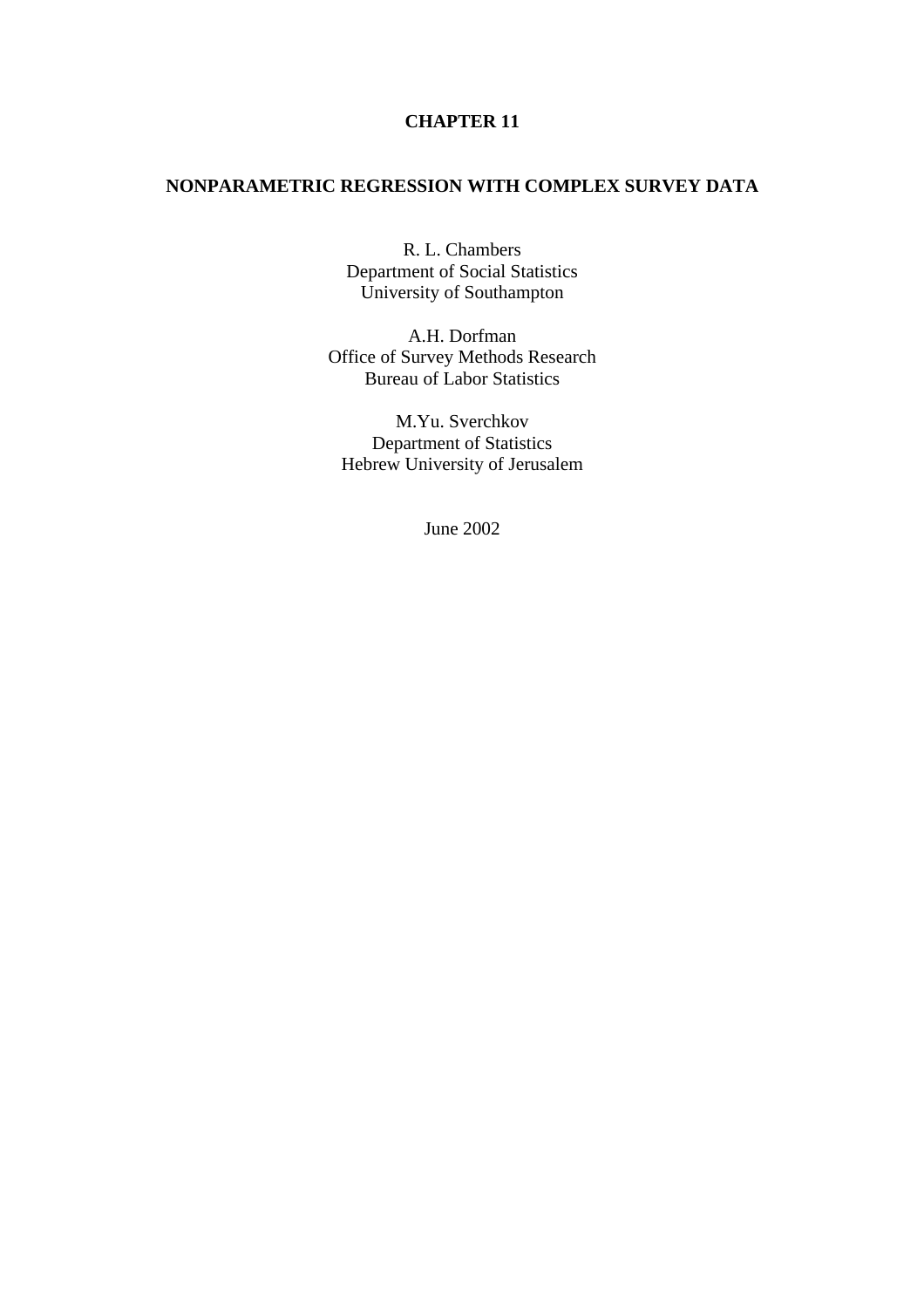# **11.1 Introduction**

The problem considered here is one familiar to analysts carrying out exploratory data analysis (EDA) of data obtained via a complex sample survey design. How does one adjust for the effects, if any, induced by the method of sampling used in the survey when applying EDA methods to these data? In particular, are adjustments to standard EDA methods necessary when the analyst's objective is identification of "interesting" population (rather than sample) structures?

A variety of methods for adjusting for complex sample design when carrying out parametric inference have been suggested. See, for example, SHS, Pfeffermann (1993) and Breckling *et al* (1994). However, comparatively little work has been done to date on extending these ideas to EDA, where a parametric formulation of the problem is typically inappropriate.

We focus on a popular EDA technique, nonparametric regression or scatterplot smoothing. The literature contains a limited number of applications of this type of analysis to survey data, usually based on some form of sample weighting. The design-based theory set out in chapter 10, with associated references, provides an introduction to this work. See also Chesher (1997).

The approach taken here is somewhat different. In particular, it is model-based, building on the sample distribution concept discussed in section 2.3. Here we develop this idea further, using it to motivate a number of methods for adjusting for the effect of a complex sample design when estimating a population regression function. The chapter itsef consists of seven sections. In section 11.2 we describe the sample distribution-based approach to inference, and the different types of survey data configurations for which we develop estimation methods. In section 11.3 we set out a number of key identities that allow us to reexpress the population regression function of interest in terms of related sample regression quantities. In section 11.4 we use these identities to suggest appropriate smoothers for the sample data configurations described in section 11.2. The performances of these smoothers are compared in a small simulation study reported in section 11.5. In section 11.6 we digress to explore diagnostics for informative sampling. Section 11.7 provides a conclusion with a discussion of some extensions to the theory.

Before moving on, it should be noted that the development in this chapter is an extension of Smith (1988) and Skinner (1994), see also Pfeffermann, Krieger and Rinott (1998) and Pfeffermann and Sverchkov (1999). The notation we employ is largely based on Skinner (1994).

To keep the discussion focussed, we assume throughout that non-sampling error, from whatever source (e.g. lack of coverage, nonresponse, interviewer bias, measurement error, processing error), is not a problem as far as the survey data are concerned. We are only interested in the impact of the uncertainty due to the sampling process on nonparametric smoothing of these data. We also assume a basic familiarity with nonparametric regression concepts, comparable with the level of discussion in Härdle (1990).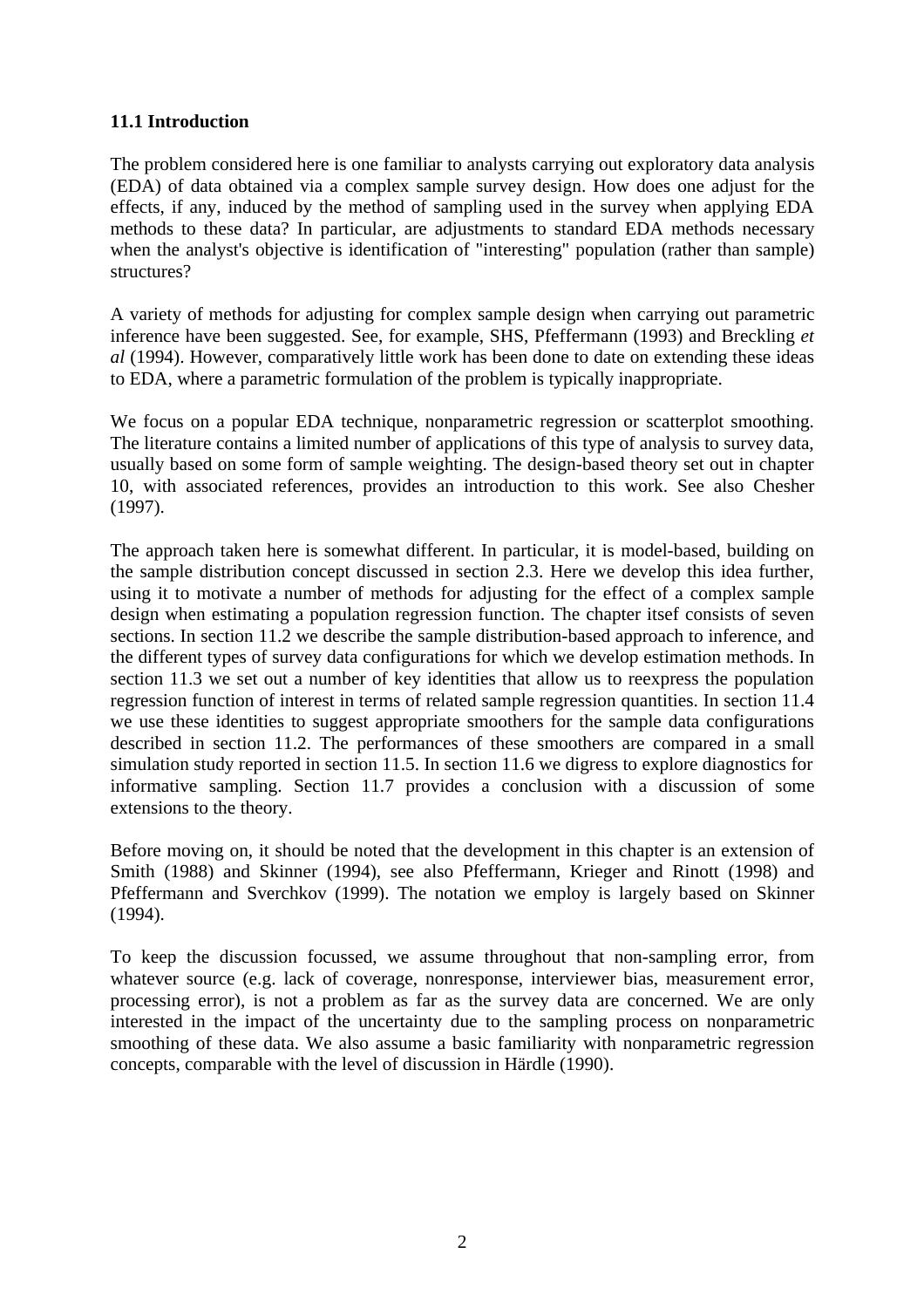### **11.2 Setting the Scene**

Since we are interested in scatterplot smoothing we suppose that two (scalar) random variables *Y* and *X* can be defined for a target population *U* of size *N* and values of these variables are observed for a sample taken from *U*. We are interested in estimating the smooth function  $g_U(x)$  equal to the expected value of *Y* given  $X = x$  over the target population *U*. Sample selection is assumed to be probability-based, with  $\pi$  denoting the value of the sample inclusion probability for a generic population unit. We assume that the sample selection process can be (at least partially) characterised in terms of the values of a multivariate sample design variable *Z* (not necessarily scalar and not necessarily continuous). For example, *Z* can contain measures of size, stratum indicators and cluster indicators. In the case of ignorable sampling,  $\pi$  is completely determined by the values in *Z*. In this chapter, however, we generalise this to allow  $\pi$  to depend on the population values of *Y*, *X* and *Z*. The value  $\pi$  is therefore itself a realisation of a random variable, which we denote by  $\Pi$ . Define the sample inclusion indicator *I*, which, for every unit in *U*, takes the value 1 if that unit is in sample and is zero otherwise. The distribution of *I* for any particular population unit is completely specified by the value of  $\Pi$  for that unit, and so

 $Pr(I = 1 | Y = y, X = x, Z = z, \Pi = \pi) = Pr(I = 1 | \Pi = \pi) = \pi$ .

## **11.2.1 A Key Assumption**

In many cases it is possible to assume that the population values of the row vector (*Y*, *X*, *Z*) are jointly independent and identically distributed (*iid*). Unfortunately, the same is usually not true for the sample values of these variables. However, since the methods developed in this chapter depend, to a greater or lesser extent, on some form of exchangeability for the sample data we make the following assumption:

Random Indexing : The population values of the random row vector  $(Y, X, Z, I, \Pi)$  are *iid*.

That is, the values of *Y*, *X* and *Z* for any two distinct population units are generated independently, and furthermore, the subsequent values of  $I$  and  $\Pi$  for a particular poppulation unit only depend on that unit's values of *Y*, *X* and *Z*. Note that in general this assumption does not hold, e.g. where the population values of *Y* and *X* are clustered. In any case the joint distribution of the bivariate random variable  $(I, \Pi)$  will depend on the population values of  $Z$ (and sometimes on those of *Y* and *X* as well), so an *iid* assumption for  $(Y, X, Z, I, \Pi)$  fails. However, in large populations the level of dependence between values of  $(I, \Pi)$  for different population units will be small given their respective values of *Y*, *X* and *Z*, and so this assumption will be a reasonable one. A similar assumption underpins the parametric estimation methods described in chapter 12, and is, to some extent, justified by asymptotics described in Pfeffermann, Krieger and Rinott (1998).

## **11.2.2 What Are the Data?**

The words "complex survey data" mask the huge variety of forms in which survey data appear. A basic problem with any form of survey data analysis therefore is identification of the relevant data for the analysis.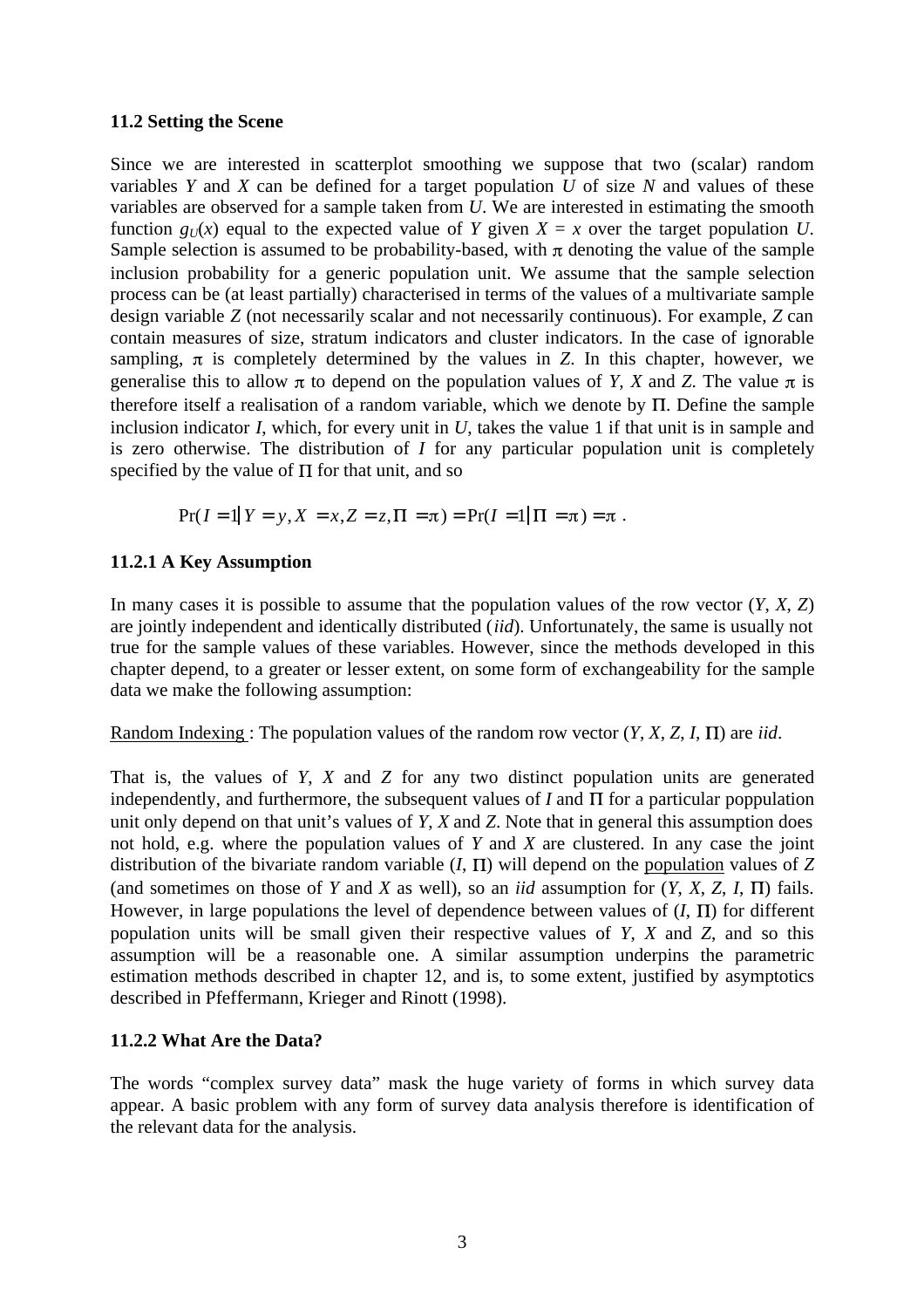The method used to select the sample will have typically involved a combination of complex sample design procedures, including multi-way stratification, multi-stage clustering and unequal probability sampling. In general, the information available to the survey data analyst about the sampling method can vary considerably and hence we consider below a number of alternative data scenarios. In many cases we are secondary analysts, unconnected with the organisation that actually carried out the survey, and therefore denied access to sample design information on confidentiality grounds. Even if we are primary analysts, however, it is often the case that this information is not easily accessible because of the time that has elapsed since the survey data were collected.

What is generally available, however, is the value of the sample weight associated with each sample unit. That is, the weight that is typically applied to the value of a sample variable before summing these values in order to "unbiasedly" estimate the population total of the variable. For the sake of simplicity, we shall assume that this sample weight is the either the inverse of the sample inclusion probability  $\pi$  of the sample unit, or a close proxy. Our data set therefore includes the sample values of these inclusion probabilities. This leads us to:

**Data Scenario A:** Sample values of *Y*, *X* and  $\Pi$  are known. No other information is available.

This scenario is our base scenario. We envisage that it represents the minimum information set where methods of data analysis which allow for complex sampling are possible. The methods described in chapter 10 and chapter 12 are essentially designed for sample data of this type.

The next situation we consider is where some extra information about how the sampled units were selected is also available. For example, if a stratified design was used, we know the strata to which the different sample units belong. Following standard practice, we characterise this information in terms of the values of a vector-valued design covariate *Z* known for all the sample units. Thus, in the case where only stratum membership is known, *Z* corresponds to a set of stratum indicators. In general *Z* will consist of a mix of such indicators and continuous size measures. This leads us to:

**Data Scenario B**: Sample values of *Y*, *X*, *Z* and  $\Pi$  are known. No other information is available.

Note that  $\Pi$  will typically be related to  $Z$ . However, this probability need not be completely determined by *Z*.

We now turn to the situation where we not only have access to sample data, but also have information about the non-sampled units in the population. The extent of this information can vary considerably. The simplest case is where we have population summary information on *Z*, say the population average  $\overline{z}$ . Another type of summary information we may have relates to the sample inclusion probabilities  $\Pi$ . We may know that the method of sampling used corresponds to a fixed size design, in which case the population average of  $\Pi$  is  $n/N$ . Both these situations are combined in:

**Data Scenario C**: Sample values of *Y*, *X*, *Z* and  $\Pi$  are known. The population average  $\bar{z}$  of *Z* is known, as is the fact that the population average of  $\Pi$  is  $n/N$ .

Finally, we consider the situation where we have access to the values of both  $Z$  and  $\Pi$  for all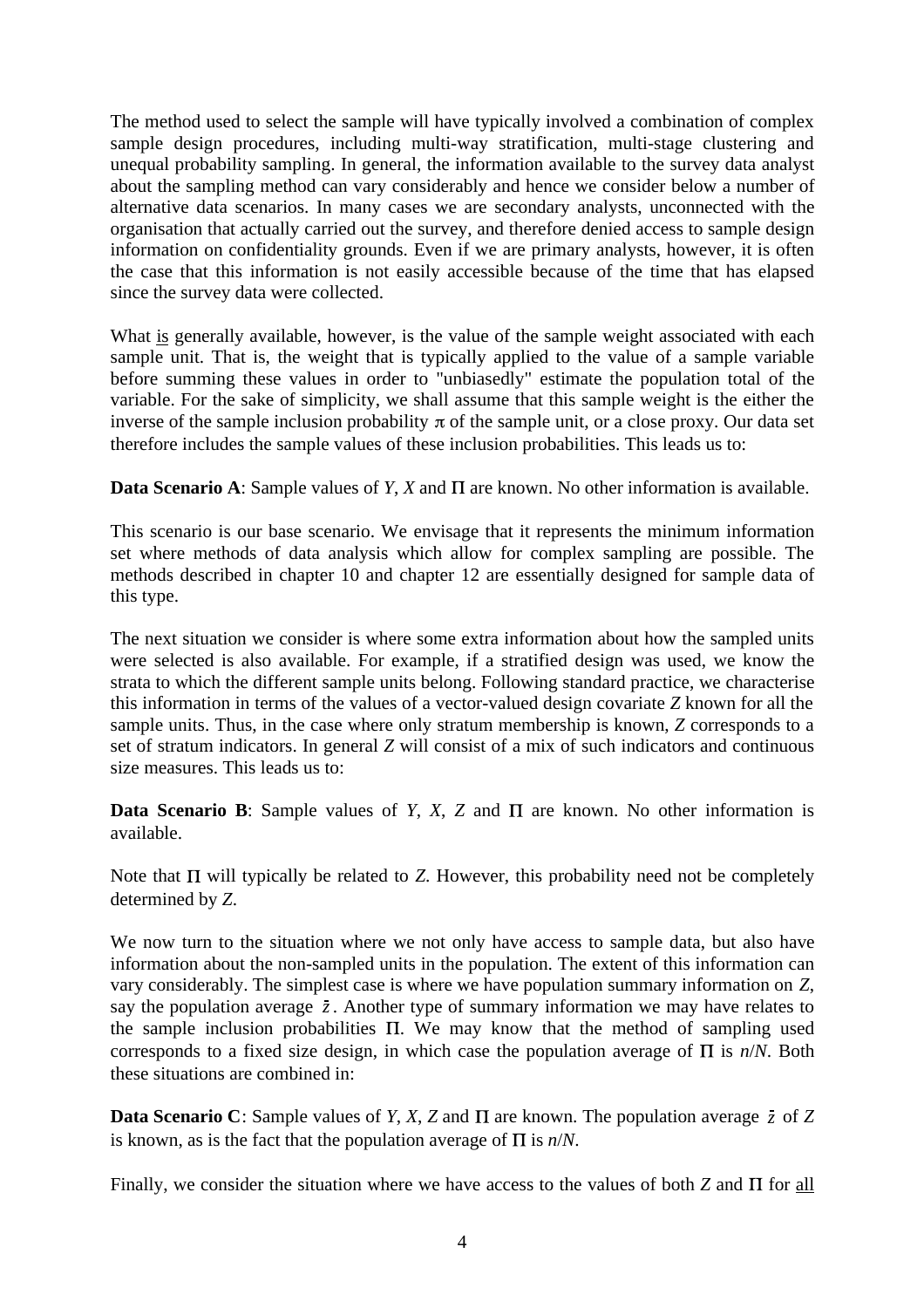units in the population, for example from a population frame. This leads to

**Data Scenario D**: Sample values of *Y*, *X*, *Z* and  $\Pi$  are known, as are the nonsample values of  $Z$  and  $\Pi$ .

# **11.2.3 Informative Sampling and Ignorable Sample Designs**

A key concern of this chapter is where the sampling process somehow confounds standard methods for inference about the population characteristics of interest. It is a fundamental (and often unspoken) "given" that such standard methods assume that the distribution of the sample data and the corresponding population distribution are the same, so inferential statements about the former apply to the latter. However, with data collected via complex sample designs this situation no longer applies.

A sample design where the distribution of the sample values and population values for a variable *Y* differ is said to be informative about *Y*. Thus, if an unequal probability sample is taken, with inclusion probabilities proportional to a positive valued size variable *Z*, then, provided *Y* and *Z* are positively correlated, the sample distribution of *Y* will be skewed to the right of its corresponding population distribution. That is, this type of unequal probability sampling is informative.

An extreme type of informative sampling discussed in chapter 8 by Scott and Wild is casecontrol sampling. In its simplest form this is where the variable *Y* takes two values, 0 (a control) and 1 (a case), and sampling is such that all cases in the population (of which there are  $n \ll N$ ) are selected, with a corresponding random sample of *n* of the controls also selected. Obviously the population proportion of cases is *n*/*N*. However, the corresponding sample proportion (0.5) is very different.

In some cases an informative sampling design may become uninformative given additional information. For example, data collected via a stratified design with non-proportional allocation will typically be distributed differently from the corresponding population distribution. This difference is more marked the stronger the relationship between the variable(s) of interest and the stratum indicator variables. Within a stratum, however, there may be no difference between the population and sample data distributions, and so the overall difference between these distributions is completely explained by the difference in the sample and population distributions of the stratum indicator variable.

It is standard to characterise this type of situation by saying a sampling method is ignorable for inference about the population distribution of a variable *Y* given the population values of another variable *Z* if *Y* is independent of the sample indicator *I* given the population values of *Z*. Thus, if *Z* denotes the stratum indicator referred to in the previous paragraph, and if sampling is carried out at random within each stratum, then it is easy to see that *I* and *Y* are independent within a stratum and so this method of sampling is ignorable given *Z*.

In the rest of this chapter we explore methods for fitting the population regression function  $g_U(x)$  in situations where an informative sampling method has been used. In doing so, we consider both ignorable and non-ignorable sampling situations.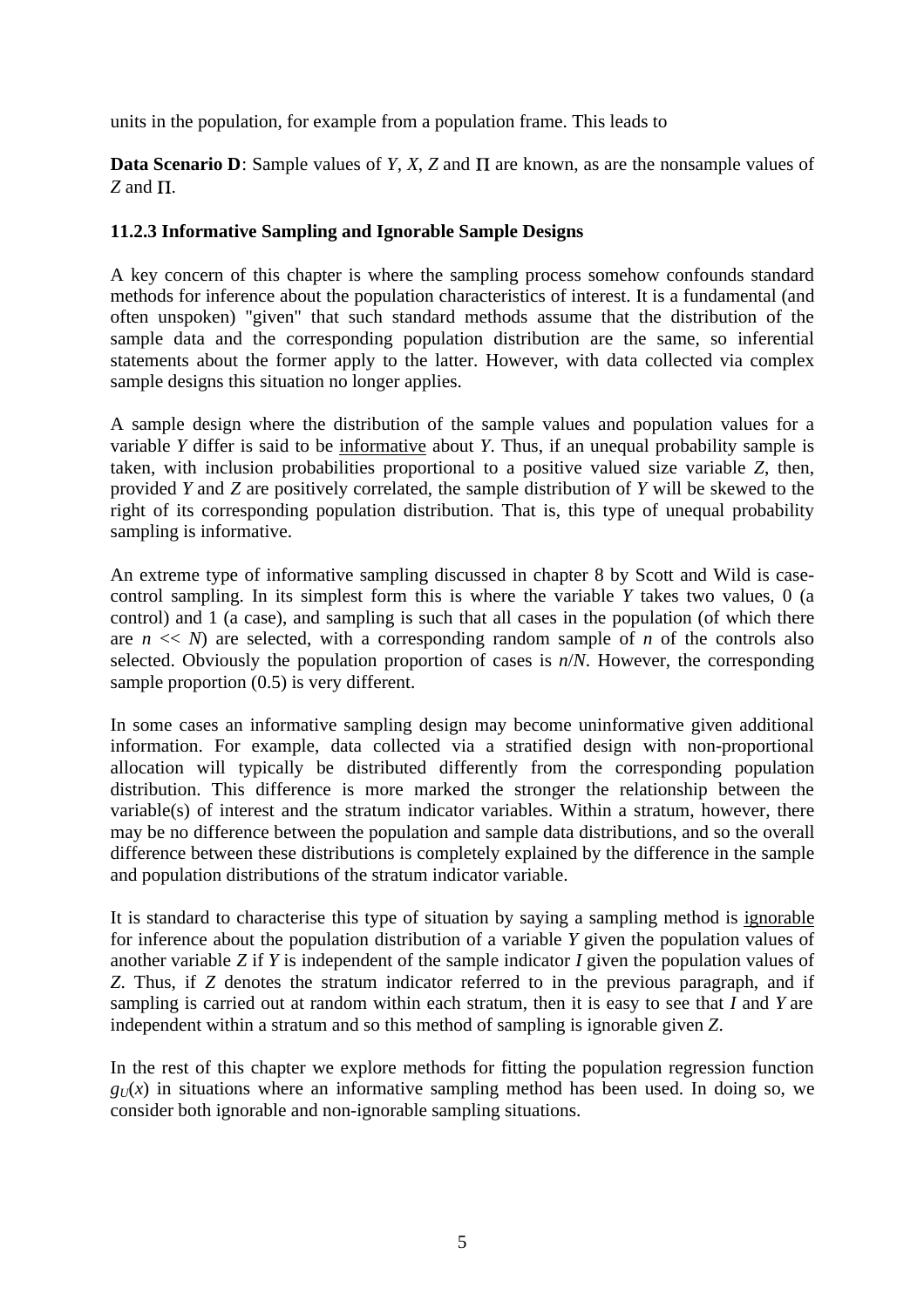#### **11.3 Re-expressing the Regression Function**

In this section we develop identities which allow us to re-express  $g_U(x)$  in terms of samplebased quantities as well as quantities which depend on *Z*. These identities underpin the estimation methods defined in Section 11.4.

We use  $f_U(w)$  to denote the value of the population density of a variable *W* at the value *w*, and  $f_s(w)$  to denote the corresponding value of the sample density of this variable. This sample density is defined as the density of the conditional variable  $W|I = 1$ . See also chapter 12. We write this (conditional) density as  $f_s(w) = f_U(w|I = 1)$ . To reduce notational clutter, conditional densities  $f(w|V = v)$  will be denoted  $f(w|v)$ . We also use  $E_U(W)$  to denote the expectation of W over the population (i.e. with respect to  $f_U$ ) and  $E_s(W)$  to denote the expectation of *W* over the sample (i.e. with respect to  $f_s$ ). Since development of expressions for the regression of *Y* on one or more variables will be our focus, we introduce special notation for this case. Thus, the population and sample regressions of *Y* on another (possibly vector-valued) variable *W* will be denoted  $g_U(w) = E_U(Y|W = w) = E_U(Y|w)$  and  $g_v(w) = E_v(Y|W = w) = E_v(Y|w)$  respectively below.

We now state two identities. Their proofs are straightforward given the definitions of  $I$  and  $\Pi$ and the Random Indexing assumption of Section 11.2.1:

$$
f_s(w|\pi) = f_U(w|\pi) \tag{11.1}
$$

and

$$
f_U(\pi) = f_s(\pi) E_U(\Pi)/\pi = f_s(\pi)/(\pi E_s(1/\Pi)).
$$
\n(11.2)

Consequently

$$
f_U(w) = \frac{\pi^{-1} f_s(w \mid \pi) f_s(\pi) d\pi}{E_s[\Pi^{-1}]} \tag{11.3}
$$

and so

$$
E_U(W)=E_s\Big[\Pi^{-1}E_s(W\mid\Pi)\Big]\Big/E_s\Big[\Pi^{-1}\Big].
$$

Recollect that  $g_U(x)$  is the regression of *Y* on *X* at  $X = x$  in the population. Following an application of Bayes theorem, one can then show

$$
g_U(x) = \frac{E_s[\Pi^{-1}f_s(x \mid \Pi)g_s(x,\Pi)]}{E_s[\Pi^{-1}f_s(x \mid \Pi)]}.
$$
\n(11.4)

From the right hand side of (11.4) we see that  $g_U(x)$  can be expressed in terms of the ratio of two sample-based unconditional expectations. As we see later, these quantities can be estimated from the sample data, and a plug-in estimate of  $g_U(x)$  obtained.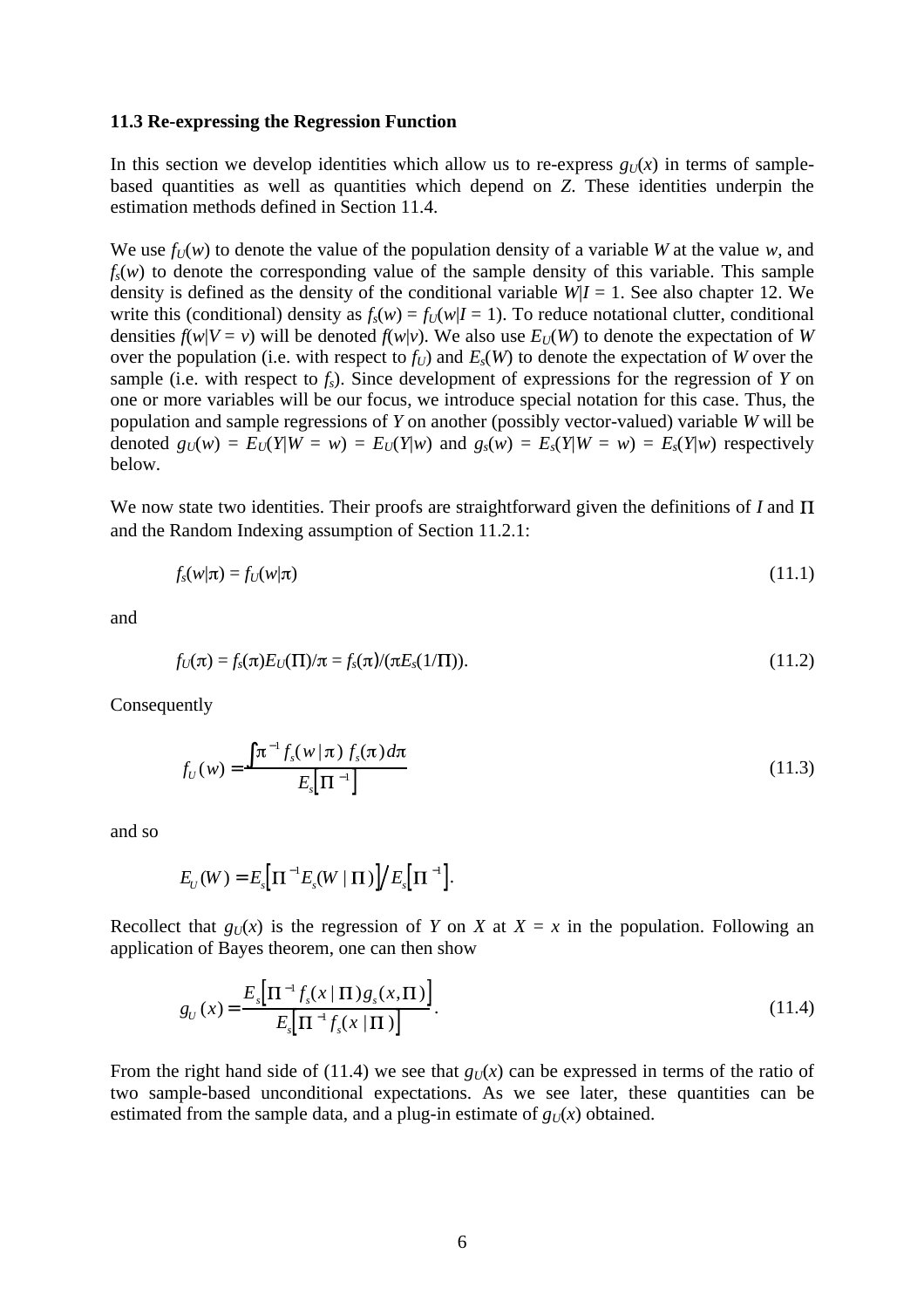#### **12.3.1 Incorporating a covariate**

So far, no attempt has been made to incorporate information from the design covariate *Z*. However, since the development leading to (11.4) holds for arbitrary *X*, and in particular when *X* and *Z* are amalgamated, and since  $g_U(x) = E_U(g_U(x,Z)|x)$ , we can apply (11.4) twice to obtain

$$
g_U(x) = \frac{E_s[\Pi^{-1}f_s(x \mid \Pi)E_s(g_U(x, Z) \mid x, \Pi)]}{E_s[\Pi^{-1}f_s(x \mid \Pi)]}
$$
(11.5a)

where

$$
g_U(x, z) = \frac{E_s[\Pi^{-1} f_s(x, z \mid \Pi) g_s(x, z, \Pi)]}{E_s[\Pi^{-1} f_s(x, z \mid \Pi)]}.
$$
\n(11.5b)

An important special case is where the method of sampling is ignorable given *Z*, that is the random variables *Y* and *X* are independent of the sample indicator *I* (and hence  $\Pi$ ) given *Z*. This implies that  $g_U(x,z) = g_s(x,z)$  and hence

$$
g_{U}(x) = \frac{E_{s} \left[ \Pi^{-1} f_{s}(x \mid \Pi) E_{s} \left( g_{s}(x, Z) \mid x, \Pi \right) \right]}{E_{s} \left[ \Pi^{-1} f_{s}(x \mid \Pi) \right]}.
$$
 (11.6)

Under ignorability given *Z*, it can be seen that  $E_s(g_s(x,Z)|x,\pi) = g_s(x,\pi)$ , and hence (11.6) reduces to (11.4). Further simplification of (11.4) using this ignorability then leads to

$$
g_U(x) = E_s \Big[ \Pi^{-1} f_s(x \mid Z) g_s(x, Z) \Big] / E_s \Big[ \Pi^{-1} f_s(x \mid Z) \Big], \tag{11.7}
$$

which can be compared with  $(11.4)$ .

#### **11.3.2 Incorporating population information**

The identities (11.4), (11.5) and (11.7) all express  $g_U(x)$  in terms of sample moments. However, there are situations where we have access to population information, typically about *Z* and  $\Pi$ . In such cases we can weave this information into estimation of  $g_U(x)$  by expressing this function in terms of estimable population and sample moments.

To start, note that

$$
\mathbf{1} \bigg/ E_s \bigg[ \Pi^{-1} | x \bigg] = E \bigg[ \Pi \, f_s(x \mid \Pi) \bigg] / E \big[ f_s(x \mid \Pi) \bigg]
$$

and so we can rewrite (11.4) as

$$
g_U(x) = \frac{E_s[\Pi^{-1}f_s(x \mid \Pi)g_s(x,\Pi)]}{E_s[f_s(x \mid \Pi)]} \frac{E_U[\Pi f_s(x \mid \Pi)]}{E_U[f_s(x \mid \Pi)]}.
$$
(11.8)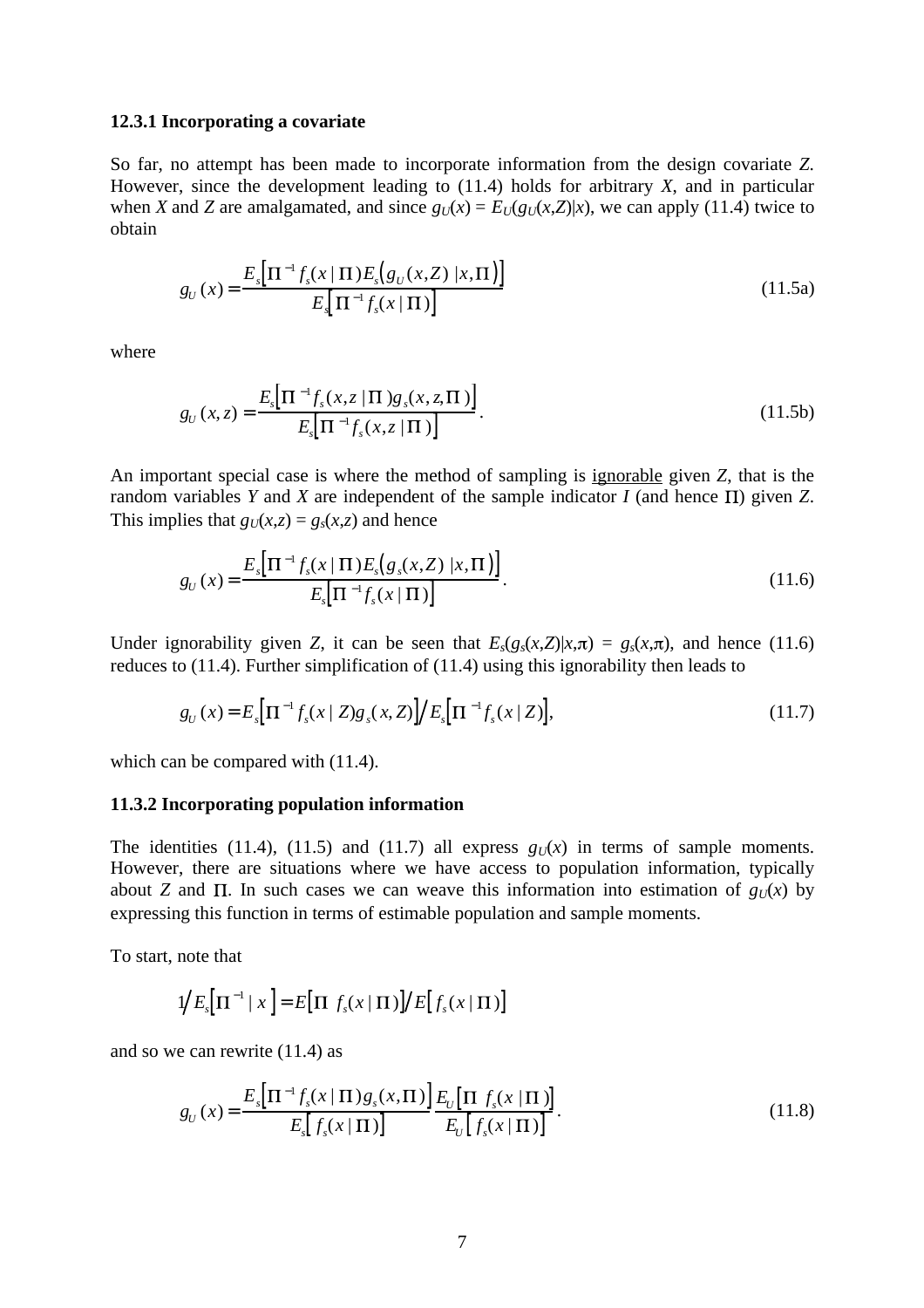The usefulness of this re-expression of (11.4) depends on whether the ratio of population moments on the right hand side of (11.8) can be evaluated from the available data. For example, suppose all we know is that  $E_U(\Pi) = n/N$ , and that  $f_s(x|\Pi) = f_s(x)$ . Here *n* is the sample size. Then  $(11.8)$  reduces to

$$
g_U(x) = \frac{n}{N} E_s \Big[ \Pi^{-1} g_s(x, \Pi) \Big].
$$

Similarly, when population information on both  $\Pi$  and  $Z$  is available, we can replace (11.5) by

$$
g_U(x) = \frac{E_s[\Pi^{-1}f_s(x \mid \Pi)E_s(g_U(x, Z) \mid x, \Pi)]}{E_s[f_s(x \mid \Pi)]} \frac{E_U[\Pi f_s(x \mid \Pi)]}{E_U[f_s(x \mid \Pi)]}
$$
(11.9a)

where

$$
g_U(x, z) = \frac{E_s[\Pi^{-1} f_s(x, z \mid \Pi) g_s(x, z, \Pi)]}{E_s[f_s(x, z \mid \Pi)]} \frac{E_U[\Pi f_s(x, z \mid \Pi)]}{E_U[f_s(x, z \mid \Pi)]}.
$$
(11.9b)

The expressions above are rather complicated. Simplification does occur, however, when the sampling method is ignorable given *Z*. As noted earlier, in this case  $g_U(x,z) = g_s(x,z)$ , so  $g_U(x)$  $E_{U}(g_s(x, Z)|x)$ . However, since  $f_U(x|z) = f_s(x|z)$  it immediately follows

$$
g_U(x) = E_U\left[f_s(x|Z)g_s(x,Z)\right] / E_U\left[f_s(x|Z)\right].
$$
\n(11.10)

A method of sampling where  $f_U(y|x) = f_s(y|x)$ , and so  $g_U(x) = g_s(x)$  is non-informative. Observe that ignorability given *Z* is not the same as being non-informative since it does not generally lead to  $g_U(x) = g_s(x)$ . For this we also require that the population and sample distributions of *Z* are the same, that is,  $f_U(z) = f_s(z)$ .

We now combine the results on  $g_U(x)$  obtained in the previous section with the data scenarios above to develop estimators that capitalise on the extent of the survey data that are available.

#### **11.4 Design-Adjusted Smoothing**

#### **11.4.1 Plug-in methods based on sample data only**

The basis of the plug-in approach is simple. We replace sample-based quantities in an appropriately chosen representation of  $g_U(x)$  by corresponding sample estimates. Effectively this is method of moments estimation of  $g_U(x)$ . Thus, in scenario A in section 11.2.2 we only have sample data on *Y*, *X* and  $\Pi$ . The identity (11.4) seems most appropriate here since it depends only on the sample values of *Y*, *X* and  $\Pi$ . Our plug-in estimator of  $g_U(x)$  is

$$
\hat{g}_U(x) = \pi_t^{-1} \hat{f}_s(x \mid \pi_t) \hat{g}_s(x, \pi_t) / \pi_t^{-1} \hat{f}_s(x \mid \pi_t)
$$
\n(11.11)

where  $\hat{f}_s(x | \pi)$  denotes the value at *x* of a nonparametric estimate of the conditional density of the sample *X* values given  $\Pi = \pi$ , and  $\hat{g}_s(x, \pi)$  denotes the value at  $(x, \pi)$  of a nonparametric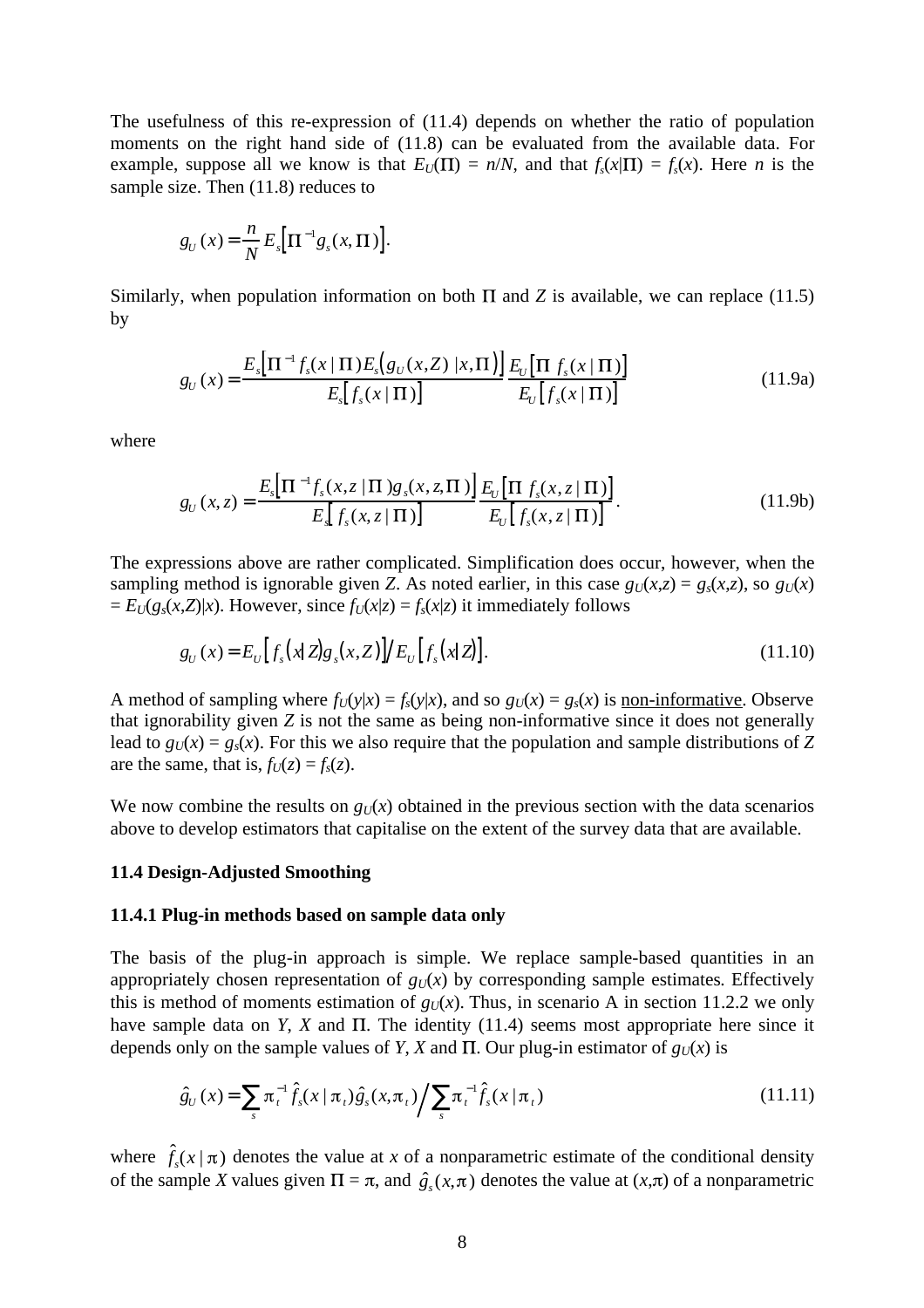smooth of the sample *Y* values against the sample *X* and  $\Pi$  values. Both these nonparametric estimates can be computed using standard kernel-based methods, see Silverman (1986) and Härdle (1990).

Under scenario B we have extra sample information, consisting of the sample values of *Z*. If these values explain a substantial part of the variability in  $\Pi$ , then it is reasonable to assume that the sampling method is ignorable given *Z*, and representation (11.7) applies. Our plug-in estimator of  $g_U(x)$  is consequently

$$
\hat{g}_U(x) = \pi_t^{-1} f_s(x \mid z_t) \hat{g}_s(x, z_t) / \pi_t^{-1} f_s(x \mid z_t).
$$
\n(11.12)

If the information in *Z* is not sufficient to allow one to assume ignorability then one can fall back on the two level representation (12.5). That is, one first computes an estimate of the population regression of *Y* on *X* and *Z*,

$$
\hat{g}_U(x,z) = \pi_t^{-1} \hat{f}_s(x,z \mid \pi_t) \hat{g}_s(x,z,\pi_t) / \pi_t^{-1} \hat{f}_s(x,z \mid \pi_t).
$$
 (11.13a)

and then smooths this estimate further (as a function of  $Z$ ) against  $X$  and  $\Pi$  to obtain

$$
\hat{g}_U(x) = \pi_t^{-1} \hat{f}_s(x \mid \pi_t) \hat{E}_s(\hat{g}_U(x, Z) \mid x, \pi_t) / \pi_t^{-1} \hat{f}_s(x \mid \pi_t)
$$
\n(11.13b)

where  $\hat{E}_s(\hat{g}_U(x, Z) | x, \pi)$  denotes the value at  $(x, \pi)$  of a sample smooth of the values  $\hat{g}_U(x, z_t)$  against the sample *X* and  $\Pi$  values.

### **11.4.2 Examples**

The precise form and properties of these estimators will depend on the nature of the relationship between  $Y$ ,  $X$ ,  $Z$  and  $\Pi$ . To illustrate, we consider two situations, corresponding to different sample designs.

### Stratified Sampling on *Z*

We assume a scenario B situation where  $Z$  is a mix of stratum indicators  $Z_1$  and auxiliary covariates  $Z_2$ . We further suppose that sampling is ignorable within a stratum, so  $(11.12)$ applies. Let *h* index the overall stratification, with *sh* denoting the sample units in stratum h. Then (11.12) leads to the estimator

*g* ˆ *<sup>U</sup>* (*x*) = *<sup>t</sup>* <sup>−</sup><sup>1</sup> <sup>ˆ</sup>*f sh*(*<sup>x</sup>* <sup>|</sup> *<sup>z</sup>*2*t*)*g* ˆ *sh*(*x*,*z*2*<sup>t</sup>* ) *t s<sup>h</sup> h t* <sup>−</sup><sup>1</sup> <sup>ˆ</sup>*f sh*(*<sup>x</sup>* <sup>|</sup> *<sup>z</sup>*2*t*) *t s<sup>h</sup> h* (11.14)

where  $\hat{f}_{sh}$  denotes a nonparametric density estimate based on the sample data from stratum *h*. In some circumstances, however, we will be unsure whether it is reasonable to assume ignorability given *Z*. For example, it could be the case that  $\Pi$  is actually a function of  $Z = (Z_1, Z_2, Z_3)$  $Z_2$ ) and a unobserved third variable  $Z_3$  that is correlated with *Y* and *X*. Here the two-stage estimator (11.13) is appropriate, leading to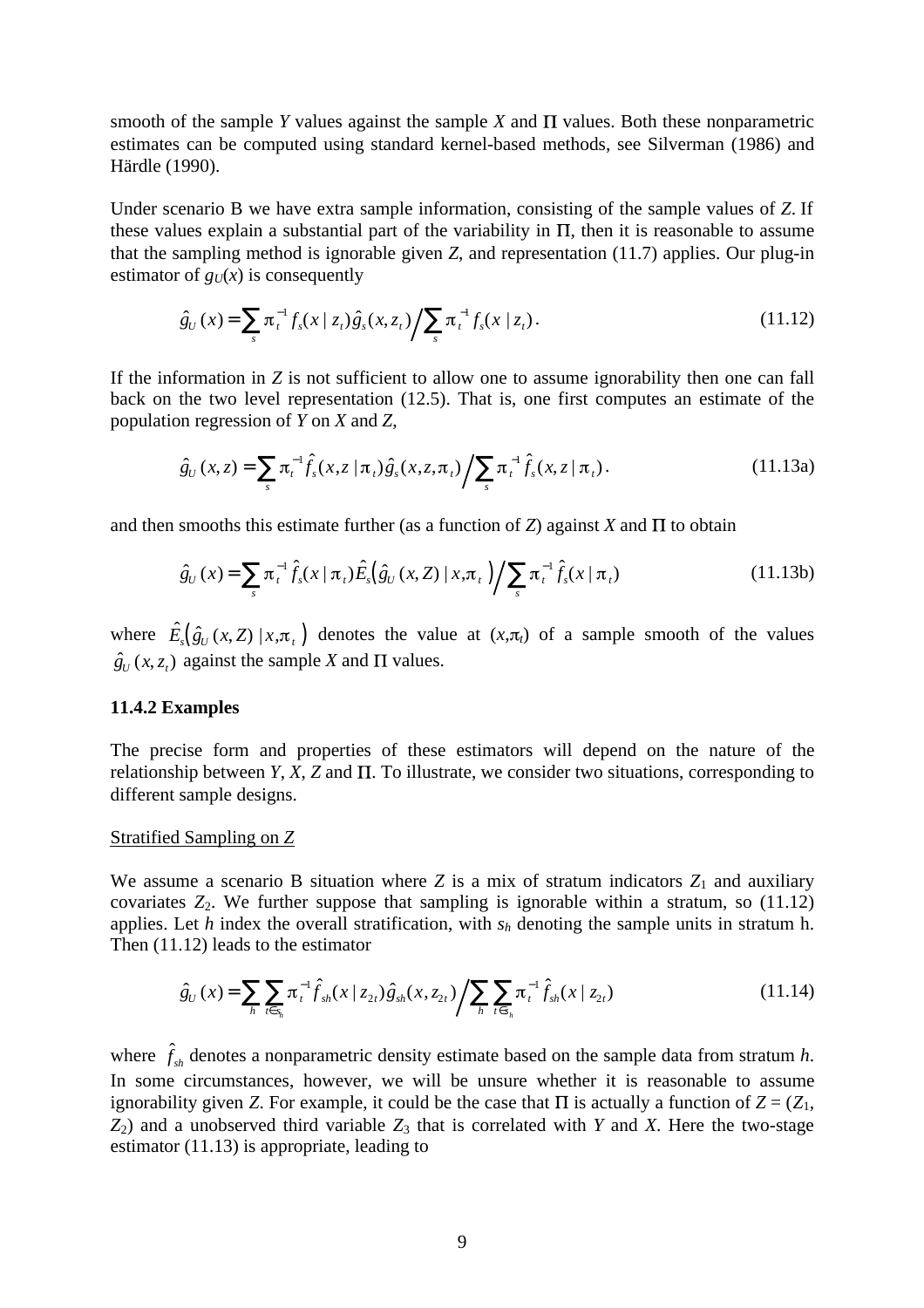$$
\hat{g}_{U}(x, z_{1} = h, z_{2}) = \hat{g}_{h}(x, z_{2}) = \frac{\pi_{t}^{-1} \hat{f}_{sh}(x, z_{2} | \pi_{t}) \hat{f}_{sh}(\pi_{t}) \hat{g}_{sh}(x, z_{2}, \pi_{t})}{\pi_{t}^{-1} \hat{f}_{sh}(x, z_{2} | \pi_{t}) \hat{f}_{sh}(\pi_{t})}
$$
(11.15a)

and hence

$$
\hat{g}_{U}(x) = \pi_{t}^{-1} \hat{f}_{s}(x \mid \pi_{t}) \hat{E}_{s} \left( \hat{g}_{z_{1t}}(x, z_{2t}) \mid x, \pi_{t} \right) / \pi_{t}^{-1} \hat{f}_{s}(x \mid \pi_{t}) \tag{11.15b}
$$

where  $\hat{f}_{sh}(\pi)$  denotes an estimate of the probability that a sample unit with  $\Pi = \pi$  is in stratum *h*, and  $\hat{E}_s(\hat{g}_{z_1}(x, z_2) | x, \pi)$  denotes the value at  $(x, \pi)$  of a nonparametric smooth of the sample  $\hat{g}_a(x, z_2)$  values defined by (11.15a) against the sample (*X*, II) values.

Calculation of (11.15) requires "smoothing within smoothing" and so will be computer intensive. A further complication is that the sample  $\hat{g}_a(x, z_2)$  values smoothed in (11.15b) will typically be discontinuous between strata, so that standard methods of smoothing may be inappropriate.

### Array Sampling on X

Suppose the random variable *X* takes *n* distinct values  $\{x_i; t = 1, 2, ..., n\}$  on the population *U*. Suppose furthermore that *Z* is univariate, taking  $m_t$  distinct (and strictly positive) values  $\{z_{it}, j\}$  $X = \{1, 2, ..., m_t\}$  when  $X = x_t$  and that we have  $Y = X + Z$ . The population values of Y and Z so formed can thus be thought of as defining an array, with each row corresponding to a distinct value of *X*. Finally suppose that the sampling method chooses one population unit for each value  $x_t$  of X (so the overall sample size is *n*) with probability

$$
\pi_{jt} = z_{jt} / \sum_{j \ t} z_{jt} = z_{jt} / s_t.
$$

Given this set-up, inspection of the sample data (which includes the values of  $\Pi$ ) allows one to immediately observe that  $g_s(x, z) = x + z$  and to calculate the realised value of  $s_t$  as  $z_{st}/\pi_{st}$ where  $z_{st}$  and  $\pi_{st}$  denote the sample values of *Z* and  $\Pi$  corresponding to  $X = x_t$ . Furthermore, the method of sampling is ignorable given *Z*, so  $g_U(x,z) = g_s(x,z)$  and hence  $g_U(x) = x + \mu$ , where  $\mu = E_U(Z)$ . If the total population size *N* were known, an obvious (and efficient) estimator of  $\mu$  is

$$
\hat{\mu} = \sum_{t=1}^{n} m_t \sum_{t=1}^{n} s_t = N^{-1} \sum_{t=1}^{n} \pi_{st}^{-1} z_{st}
$$

and so  $g_U(x)$  can be estimated with considerable precision. However, we do not know N and so are in scenario B. The above method of sampling ensures that every distinct value of *X* in the sample is observed once and only once. Hence  $\hat{f}_s(x \mid z) = 1/n$ . Using (11.12), our estimator of  $g_U(x)$  then becomes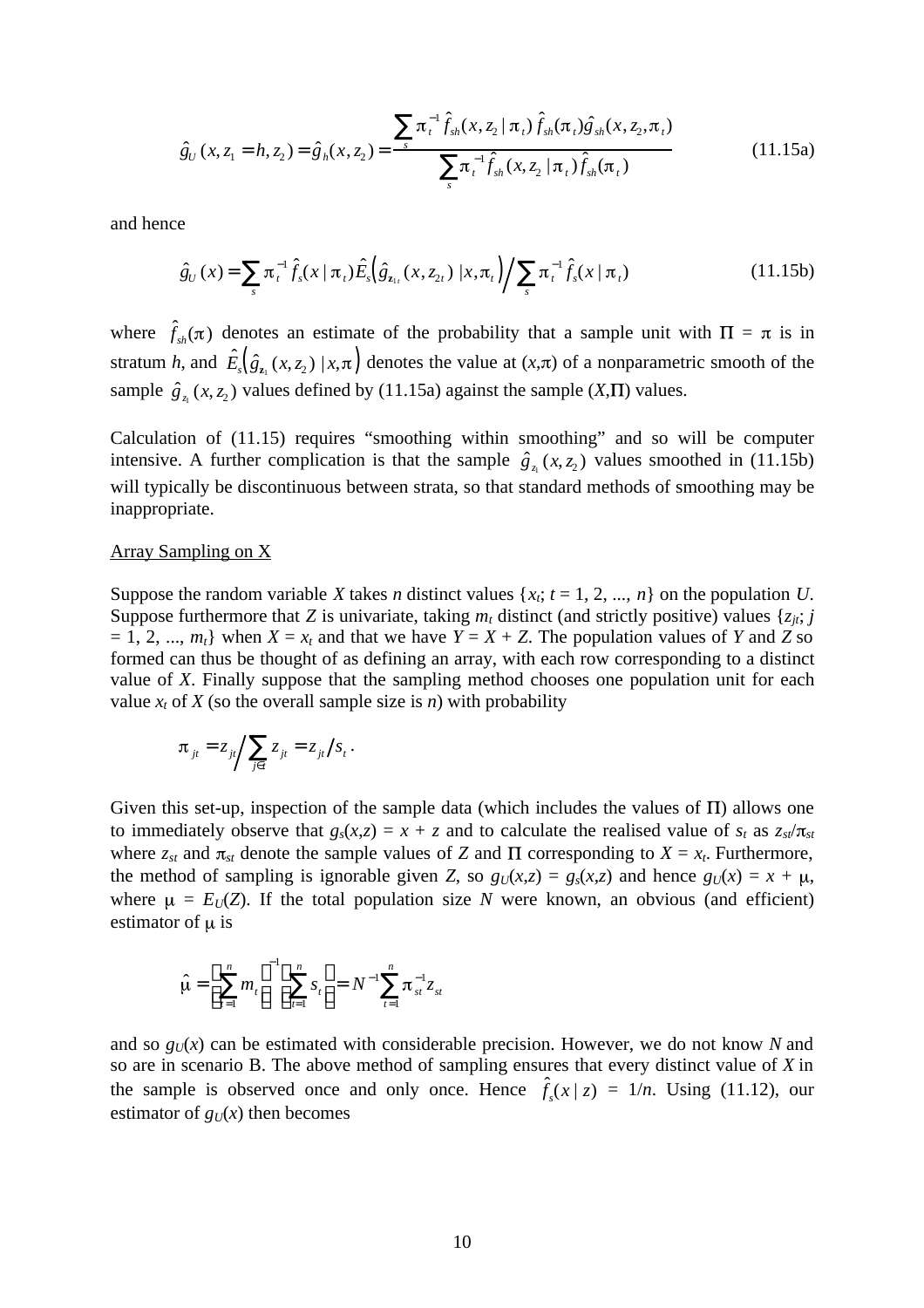$$
\hat{g}_U(x) = \sum_{t=1}^n \pi_{st}^{-1} \frac{1}{\pi_{st}^{-1}} \pi_{st}^{-1}(x + z_{st}) = x + \sum_{t=1}^n \pi_{st}^{-1} \frac{1}{\pi_{st}^{-1}} \pi_{st}^{-1} z_{st}.
$$
 (11.16)

This is an approximately unbiased estimator of  $g_U(x)$ . To see this we note that, by construction, each value of  $\pi_{st}$  represents an independent realisation from a distribution defined on the values  $\{\pi_{jt}\}\$  with probabilities  $\{\pi_{jt}\}\$ , and so  $E_U(\pi_{st}^{-1}) = m_t$ . Hence

$$
E_U(\hat{g}_U(x)) \quad x + \sum_{t=1}^n m_t + \mu \sum_{t=1}^n m_t = x + \mu = g_U(x).
$$

#### **11.4.3 Plug-in methods which use population information**

We now turn to the data scenarios where population information is available. To start consider scenario C. This corresponds to having additional summary population information, typically population average values, available for  $Z$  and  $\Pi$ . More formally, we know the value of the population size *N* and one or both of the values of the population averages  $\bar{\pi}$  and  $\bar{z}$ .

How this information can generally be used to improve upon direct sample-based estimation of  $g_U(x)$  is not entirely clear. The fact that this information can be useful, however, is evident from the array sampling example described in the previous section. There we see that, given the sample data, this function can be estimated very precisely once either the population mean of *Z* is known, or, if the method of sampling is known, once we know the population size *N*. This represents a considerable improvement over the estimator (11.16) which is only approximately unbiased for this value.

However, it is not always the case that such dramatic improvement is possible. For example suppose that in the array sampling situation we are not told (a) the sample values of *Z* and (b) that sampling is proportional to *Z* within each row of the array. The only population information is the value of *N*. This is precisely the situation described following (11.8), and so we could use the estimator

$$
\hat{g}_{U}(x) = N^{-1} \prod_{t=1}^{n} \pi_{st}^{-1} \hat{g}_{s}(x, \pi_{st})
$$
\n(11.17)

where  $\hat{g}_s(x, \pi)$  is the estimated sample regression of *Y* on *X* and  $\Pi$ . It is not immediately clear why (11.17) should in general represent an improvement over (11.16). Note that the regression function  $\hat{g}_s(x,\pi)$  in (11.17) is not "exact" ( unlike  $g_s(x,z) = x + z$ ) and so (11.17) will include an error arising from this approximation.

Finally, we consider scenario D. Here we know the population values of  $Z$  and  $\Pi$ . In this case we can use the two level representation (11.9) to define a plug-in estimator of  $g_U(x)$  if we have reason to believe that sampling is not ignorable given *Z*. However, as noted earlier, this approach seems overly complex. Equation (11.10) represents a more promising alternative provided that the sampling is ignorable given *Z*, as will often be the case for this type of scenario (detailed population information available). This leads to the estimator

$$
\hat{g}_U(x) = \int_{t=1}^N \hat{f}_s(x \mid z_t) \hat{g}_s(x, z_t) / \int_{t=1}^N \hat{f}_s(x \mid z_t).
$$
\n(11.18)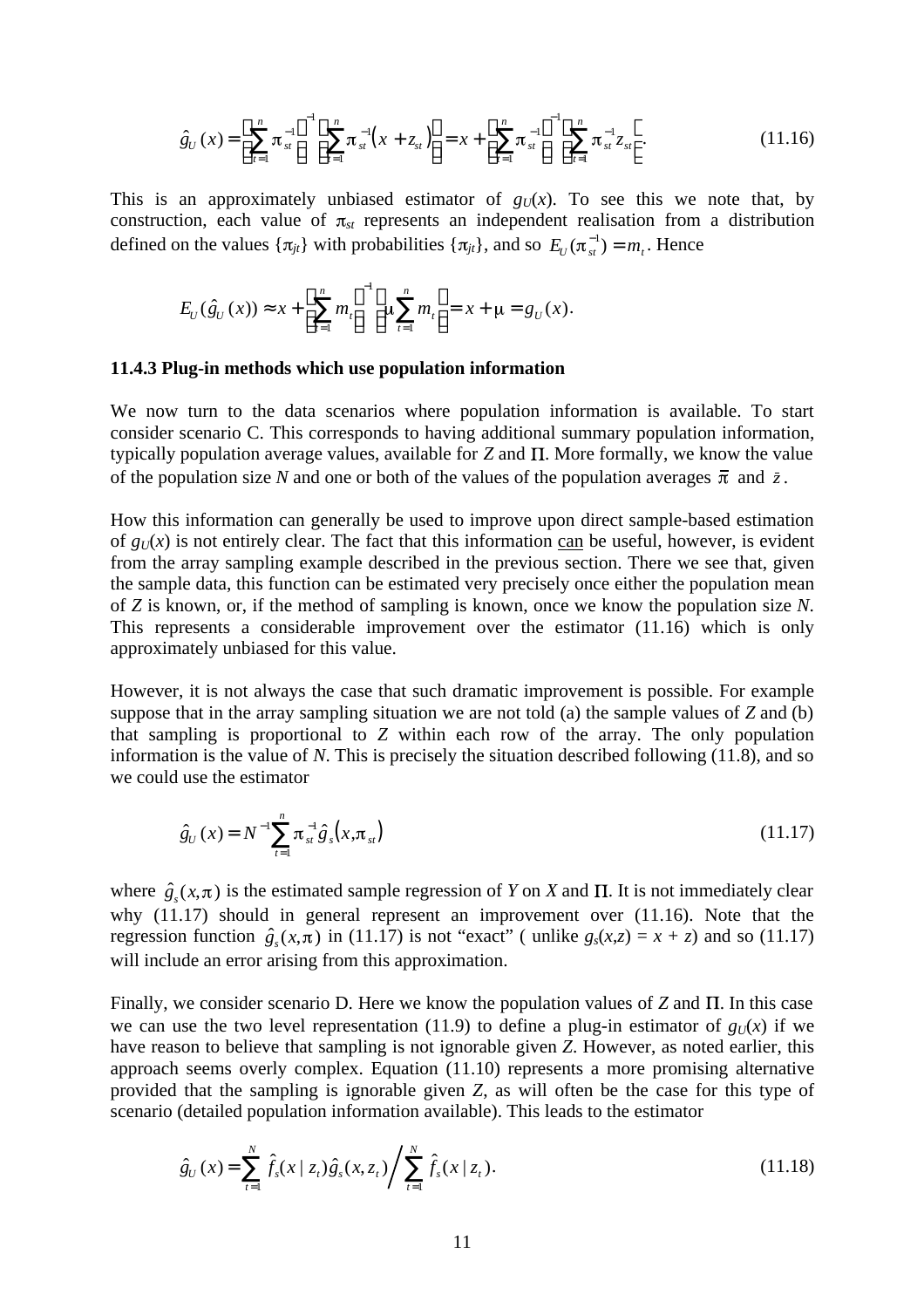Clearly, under stratified sampling on *Z*, (11.18) takes the form

$$
\hat{g}_U(x) = \frac{\hat{f}_{sh}(x \mid z_{2t}) \hat{g}_{sh}(x, z_{2t})}{h + h} \int_{h + t + h} \hat{f}_{sh}(x \mid z_{2t}) \tag{11.19}
$$

which can be compared with (11.14). In contrast, knowing the population values of *Z* under array sampling on *X* means we know the values *mt* and *st* for each *t* and so we can compute a precise estimate of  $g_U(x)$  from the sample data.

### **11.4.4 The estimating equation approach**

The starting point for this approach is equation (11.4), which can be equivalently written

$$
g_U(x) = E_s(\Pi^{-1}Y \mid X = x) / E_s(\Pi^{-1} \mid X = x)
$$
\n(11.20)

providing  $E_s(\Pi^{-1} | X = x) > 0$ . That is,  $g_U(x)$  can always be represented as the solution of the equation

$$
E_s[\Pi^{-1}(Y - g_U(x)) \mid X = x] = 0.
$$
\n(11.21)

Replacing the left hand side of (11.21) by a kernel-based estimate of the regression function value leads to the estimating equation  $(h_s(x))$  is the bandwidth)

$$
K \frac{x - x_t}{h_s(x)} \pi_t^{-1} (Y_t - \hat{g}_U(x)) = 0
$$
\n(11.22)

which has the solution

*s*

$$
\hat{g}_U(x) = \frac{K}{s} \frac{x - x_t}{h_s(x)} \pi_t^{-1} y_t / \int_{s}^{1} K \frac{x - x_t}{h_s(x)} \pi_t^{-1}.
$$
\n(11.23)

This is a standard Nadaraya-Watson type estimator of the sample regression of *Y* on *X*, but with kernel weights modified by multiplying them by the inverses of the sample inclusion probabilities.

The Nadaraya-Watson nonparametric regression estimator is known to be inefficient compared to local polynomial alternatives when the sample regression function is reasonably smooth (Fan, 1992). Since this will typically be the case, a popular alternative solution to (11.22) is one that parameterises  $\hat{g}_U(x)$  as being *locally linear* in *x*. That is we write

$$
\hat{g}_U(x) = \hat{a}(x) + \hat{b}(x)x\tag{11.24}
$$

and hence replace (11.22) by

$$
K \frac{x - x_t}{h_s(x)} \pi_t^{-1}(y_t - \hat{a}(x) - \hat{b}(x)x_t) = 0.
$$
 (11.25)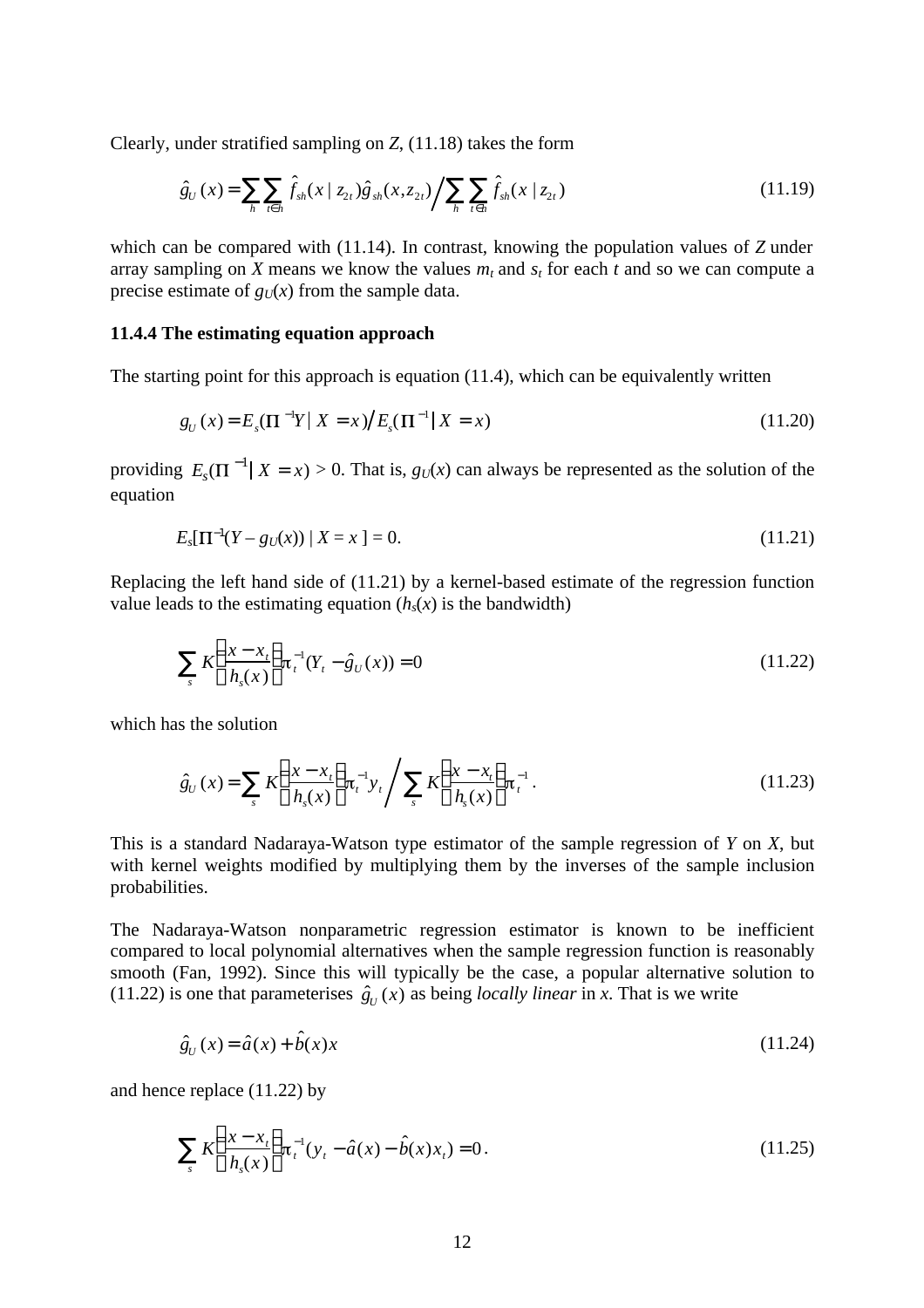The parameters  $\hat{a}(x)$  and  $\hat{b}(x)$  are obtained by weighted local linear least squares estimation. That is, they are the solutions to

$$
\pi_t^{-1} K \frac{x - x_t}{h_s(x)} \left( y_t - \hat{a}(x) - \hat{b}(x) x_t \right) \frac{1}{x_t} = \frac{0}{0} \tag{11.26}
$$

Following arguments outlined in Jones (1991) it can be shown that, for either (11.23) or (11.24), a suitable bandwidth  $h<sub>s</sub>(x)$ , in terms of minimising the mean squared error  $E_s(\hat{g}_U(x) - g_U(x))^2$ , must be of order  $n^{-1/5}$ .

One potential drawback with this approach is that there seems no straightforward way to incorporate population auxiliary information. These estimators are essentially Scenario A estimators. One ad-hoc solution to this is to replace the inverse sample inclusion probabilities in (11.22) and (11.26) by sample weights which reflect this information (e.g. weights that are calibrated to known population totals). However, it is not obvious why this modification should lead to improved performance for either (11.23) or (11.24).

#### **11.4.5 The bias calibration approach**

Suppose  $\hat{g}_s(x)$  is a standard (i.e. unweighted) nonparametric estimate of the sample regression of *Y* on *X* at *x*. The theory outlined in section 11.3 shows that this estimate will generally be biased for the value of the population regression of *Y* on *X* at *x* if the sample and population regression functions differ. One way around this problem therefore is to nonparametrically bias calibrate this estimate. That is, we compute the sample residuals,  $r_t = y_t - \hat{g}_s(x_t)$ , and re-smooth these against *X* using a methodology that gives a consistent estimator of their population regression on *X*. This smooth is then added to  $\hat{g}_s(x)$ . For example, if (11.11) is used to estimate this residual population regression, then our final estimate of  $g_U(x)$  is

$$
\hat{g}_U(x) = \hat{g}_s(x) + \frac{\pi_t^{-1} \hat{f}_s(x \mid \pi_t) \hat{g}_{sR}(x, \pi_t)}{\pi_t^{-1} \hat{f}_s(x \mid \pi_t)}
$$
(11.27)

where  $\hat{g}_{sR}(x,\pi)$  denotes the value at  $(x,\pi)$  of a sample smooth of the residuals  $r_t$  against the sample  $X$ - and  $\Pi$ -values. Other forms of  $(11.27)$  can be easily written down, based on alternative methods of consistently estimating the population regression of the residuals at *x*.

This approach is closely connected to the concept of twicing or double smoothing for bias correction (Tukey, 1977; Chambers, Dorfman and Wehrly, 1993).

#### **11.5 Simulation Results**

Some appreciation for the behaviour of the different nonparametric regression methods described in the previous section can be obtained by simulation. We therefore simulated two types of populations, both of size  $N = 1000$ , and for each we considered two methods of sampling, one non-informative and the other informative. Both methods had  $n = 100$ , and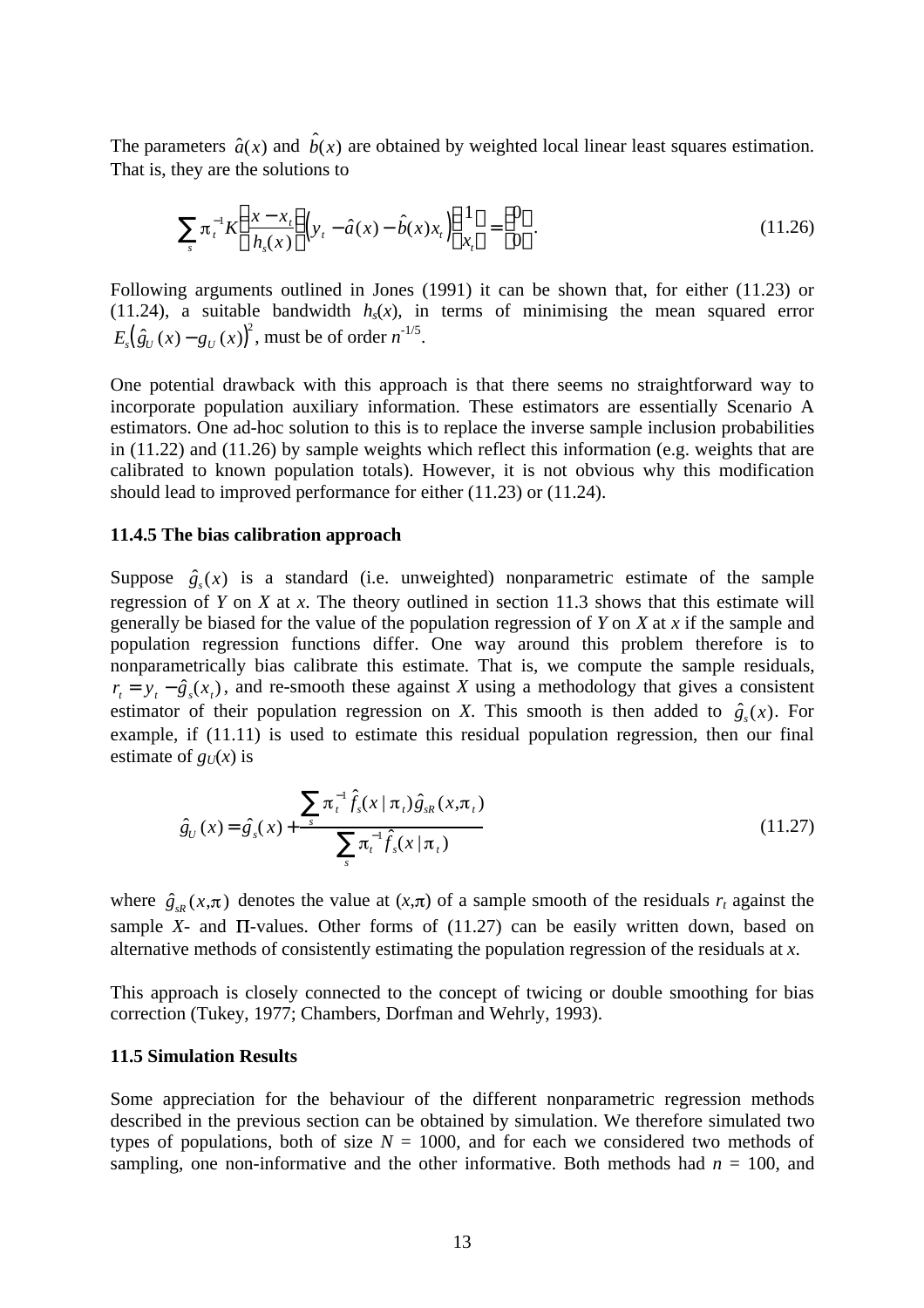were based on application of the procedure described in Rao, Hartley and Cochran (1962), with inclusion probabilities as defined below.

The first population simulated was defined by the equations:

$$
Y = 1 + X + XZ + \varepsilon_Y
$$
  
(11.28a)  

$$
X = 4 + 0.5Z + \varepsilon_X
$$
  
(11.28b)

$$
Z = 4 + 2\varepsilon_Z \tag{11.28c}
$$

where  $\epsilon_Y$ ,  $\epsilon_X$  and  $\epsilon_Z$  are independent standard normal variates. It is straightforward to see that  $g_U(x) = E_U(Y|X = x) = 1 - x + x^2$ . Figure 11.1 shows a realisation of this population. The two sampling procedures we used for this population were based on inclusion probabilities that were approximately proportional to the population values of *Z* (*PPZ*: an informative sampling method) and *X* (*PPX*: a non-informative sampling method). These probabilities were defined by

*PPZ*: 
$$
\pi_t = 100(z_t + \min_U(z) + 0.1) / \int_{u=1}^{N} (z_u + \min_U(z) + 0.1)
$$

and

*PPX*: 
$$
\pi_t = 100(x_t + \min_U(X) + 0.1) / \int_{u=1}^{N} (x_u + \min_U(X) + 0.1)
$$

respectively.

### Figure 11.1 about here

The second population type we simulated reflected the heterogeneity that is typical of many real populations and was defined by the equations

$$
Y = 30 + X + 0.0005ZX^{2} + 3 \tX\varepsilon_{Y}
$$
\n
$$
X = 20 + 100\eta_{X}
$$
\n(11.29a)\n(11.29b)

where  $\epsilon_y$  is a standard normal variate,  $\eta_x$  is distributed as Gamma(2) independently of  $\epsilon_y$ , and *Z* is a binary variable that takes the values 1 and 0 with probabilities 0.4 and 0.6 respectively independently of both  $\epsilon_Y$  and  $\eta_X$ . Figure 11.2 shows a realisation of this population. Again, straightforward calculation shows that for this case  $g_U(x) = E_U(Y|X=x) = 30 + x + 0.0002x^2$ .

As with the first population type (11.28), we used two sampling methods with this population, corresponding to inclusion probabilities proportional to *Z* (*PPZ*: an informative sampling method) and proportional to *X* (*PPX*: a non-informative sampling method). These probabilities were defined by

*PPZ*: π<sub>t</sub> = 100(z<sub>t</sub> + 0.5) / 
$$
\sum_{u=1}^{N}
$$
 (z<sub>u</sub> + 0.5)

and

*PPX*: 
$$
\pi_t = 100x_t / \int_{u=1}^{N} x_u
$$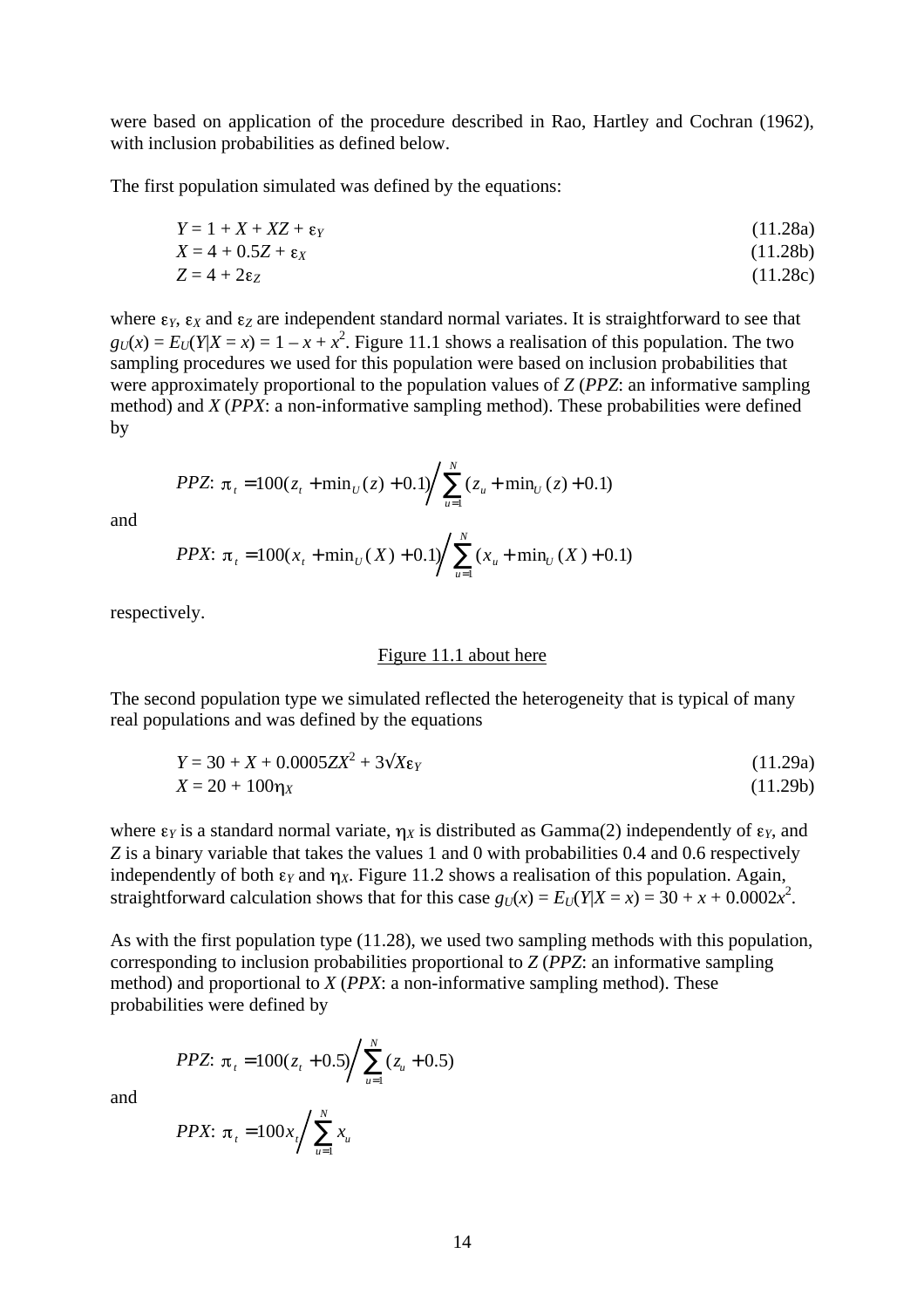respectively. Note that *PPZ* above corresponds to a form of stratified sampling, in that all population units with  $Z = 1$  have a sample inclusion probability that is three times greater than that of population units with  $Z = 0$ .

### Figure 11.2 about here

Each population type was independently simulated 200 times and for each simulation two samples were independently drawn using *PPZ* and *PPX* inclusion probabilities. Data from these samples were then used to fit a selection of the nonparametric regression smooths described in the previous section. These methods are identified in Table 11.1. The naming convention used in this table denotes a plug-in (moment) estimator by "M" and one based on solution of an estimating equation by "E". The amount of sample information required in order to compute an estimate is denoted by the symbols that appear within the parenthese associated with its name. Thus,  $M(\Pi_s)$  denotes the plug-in estimator defined by (11.11) that requires one to know the sample values of  $\Pi$  and nothing more (the sample values of *Y* and *X* are assumed to be always available). In contrast, M(*Z*) is the plug-in estimator defined by (11.25) that requires knowledge of the population values of *Z* before it can be computed. Note the twiced estimator Elin+Elin. This uses an unweighted locally linear smooth at each stage. In contrast, the twiced estimator  $Elin + Elin(\Pi_s)$  uses a weighted local linear smoother at the second stage. We included Elin+Elin in our study for the *PPZ* sampling scenarios only to see how much bias from informative sampling would be soaked up just by reapplication of the smoother. We also investigated the performance of the Nadaraya-Watson weighted smooth in our simulations. However, since its performance was uniformly worse than that of the locally linear weighted smooth  $\text{Elin}(\Pi_s)$ , we have not included it in the results we discuss below.

### Table 11.1 about here

Each smooth was evaluated at the  $5<sup>th</sup>$ ,  $6<sup>th</sup>$ , ..., 95<sup>th</sup> percentiles of the population distribution of *X* and two measures of goodness of fit were calculated. These were the mean error, defined by the average difference between the smooth and the actual values of  $g_U(x)$  at these percentiles, and the root mean squared error, defined by the square root of the average of the squares of these differences. These summary measures were then averaged over the 200 simulations. Tables 11.2 to 11.5 show these average values.

All kernel-based methods used an Epanechnikov kernel. In order to examine the impact of bandwidth choice on the different methods, results are presented for a range of bandwidths. These values are defined by a bandwidth coefficient, corresponding to the value of *b* in the bandwidth formula:

bandwidth =  $b \times$  sample range of  $X \times n^{-1/5}$ .

## Tables 11.2 to 11.5 about here

Examination of the results shown in Tables  $11.2 - 11.5$  shows a number of features:

1. RMSE-optimal bandwidths differ considerably between estimation methods, population types and methods of sampling. In particular, twicing-based estimators tend to perform better at longer bandwidths, while plug-in methods seem to be more sensitive to bandwidth choice than methods based on estimating equations.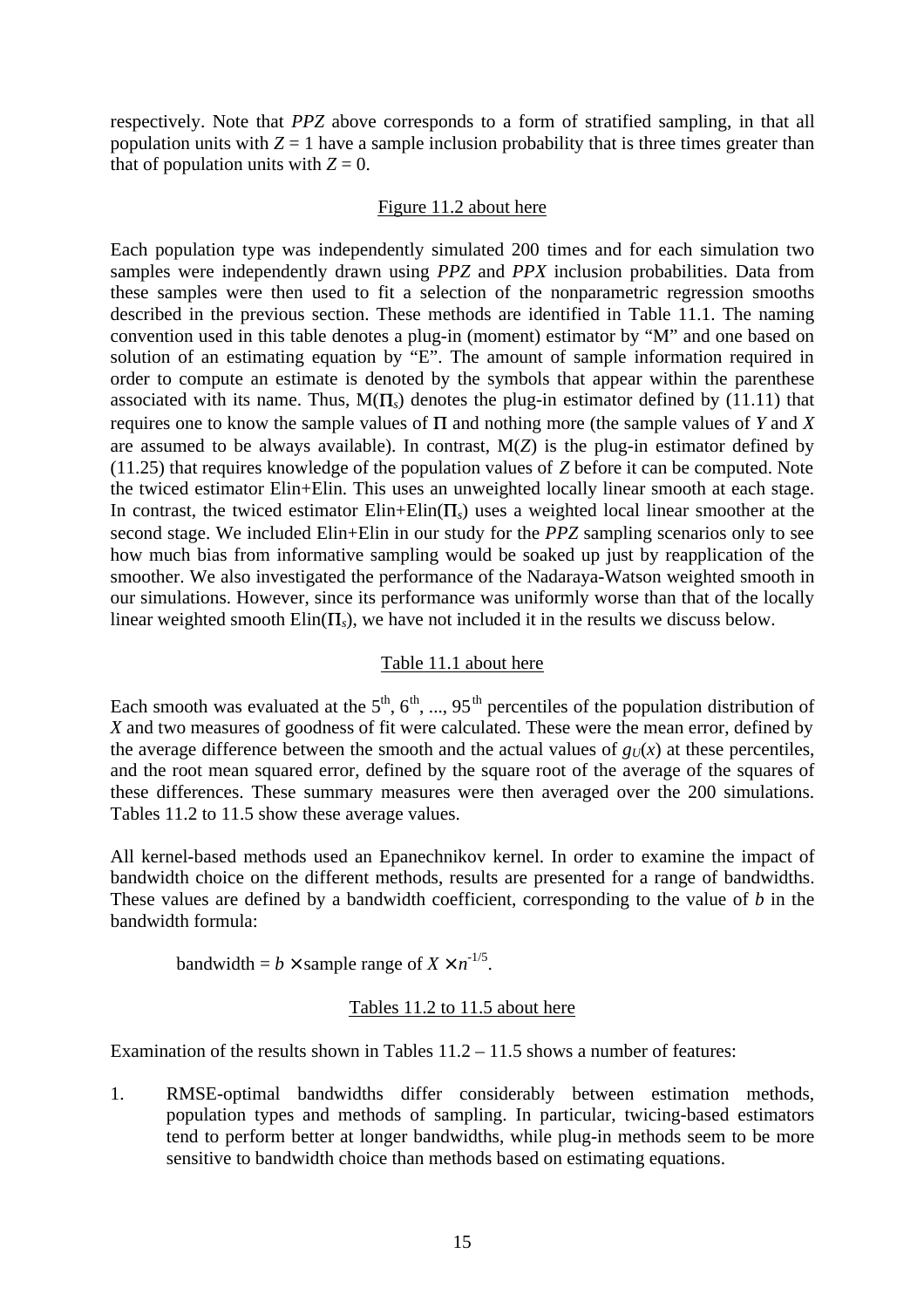- 2. For population type 1 with *PPZ* (informative) sampling we see a substantial bias for the unweighted methods Elin and Elin+Elin, and consequently large RMSE values. Somewhat surprisingly the plug-in method  $M(Z<sub>s</sub> \Pi<sub>s</sub>)$  also displays a substantial bias even though its RMSE values are not excessive. Another surprise is the comparatively poor RMSE performance of the plug-in method M(*Z*) that incorporates population information. Clearly the bias calibrated method  $Elin+Elin(\Pi_s)$  is the best overall performer in terms of RMSE, followed by  $Elin(\Pi_s)$ .
- 3. For population type 1 with *PPX* (non-informative) sampling there is little to choose between any of the methods as far as bias is concerned. Again, we see that the plug-in method M(*Z*) that incorporates population information is rather unstable and the overall best performer is bias calibrated method  $Elin+Elin(\Pi_s)$ . Not unsurprisingly, for this situation there is virtually no difference between Elin and  $\text{Elin}(\Pi_s)$ .
- 4. For population type 2 and *PPZ* (informative) sampling there are further surprises. The plug-in method  $M(Z<sub>s</sub>\Pi<sub>s</sub>)$ , the standard method Elin and the bias calibrated method  $E\text{lin}+E\text{lin}(\Pi_s)$  all display bias. In the case of  $M(Z_s\Pi_s)$  this reflects behaviour already observed for population type 1. Similarly, it is not surprising that Elin is biased under informative sampling. However, the bias behaviour of  $Elin+Elin(\Pi_s)$  is hard to understand, especially when compared to the good performance of the unweighted twiced method Elin+Elin. In contrast, for this population all the plug-in methods (with the exception of  $M(Z_s\Pi_s)$ ) work well. Finally we see that in this population longer bandwidths are definitely better, with the optimal bandwidth coefficients for all methods except Elin and  $M(Z,\Pi_s)$  most likely greater than  $b = 7$ .
- 5. Finally, for population type 2 and *PPX* (non-informative) sampling, all methods (with the exception of  $M(Z_s\Pi_s)$ ) have basically similar bias and RMSE performance. Although the bias performance of  $M(Z<sub>s</sub>\Pi<sub>s</sub>)$  is unremarkable we see that in terms of RMSE,  $M(Z<sub>s</sub>II<sub>s</sub>)$  is again a relatively poor performer. Given the *PPX* sampling method is non-informative, it is a little surprising that the unweighted smoother Elin performs worse than the weighted smoother  $\text{Elin}(\Pi_s)$ . In part this may be due to the heteroskedasticity inherent in population type 2 (see Figure 11.2), with the latter smoother giving less weight to the more variable sample values.
- 6. The preceding analysis has attempted to present an overview of the performance of the different methods across a variety of bandwidths. In practice however, users may well adopt a default bandwidth that seems to work well in a variety of situations. In the case of local linear smoothing (the underlying smoothing method for all the methods for which we present results), this corresponds to using a bandwidth coefficient of  $b =$ 3. Consequently it is also of some interest to just look at the performances of the different methods at this bandwidth. Here we see a much clearer picture. For population type 1,  $\text{Elin}(\Pi_s)$  is the method of choice, while  $M(Z_{str})$  is the method of choice for population type 2.

It is not possible to come up with a single recommendation for what design-adjusted smoothing method to use on the basis of these (very limited) simulation results. Certainly they indicate that the bias calibrated method  $\text{Elin}+\text{Elin}(\Pi_s)$ , preferably with a larger bandwidth than would be natural, seems an acceptable general purpose method of nonparametrically estimating a population regression function. However, it can be inefficient in cases where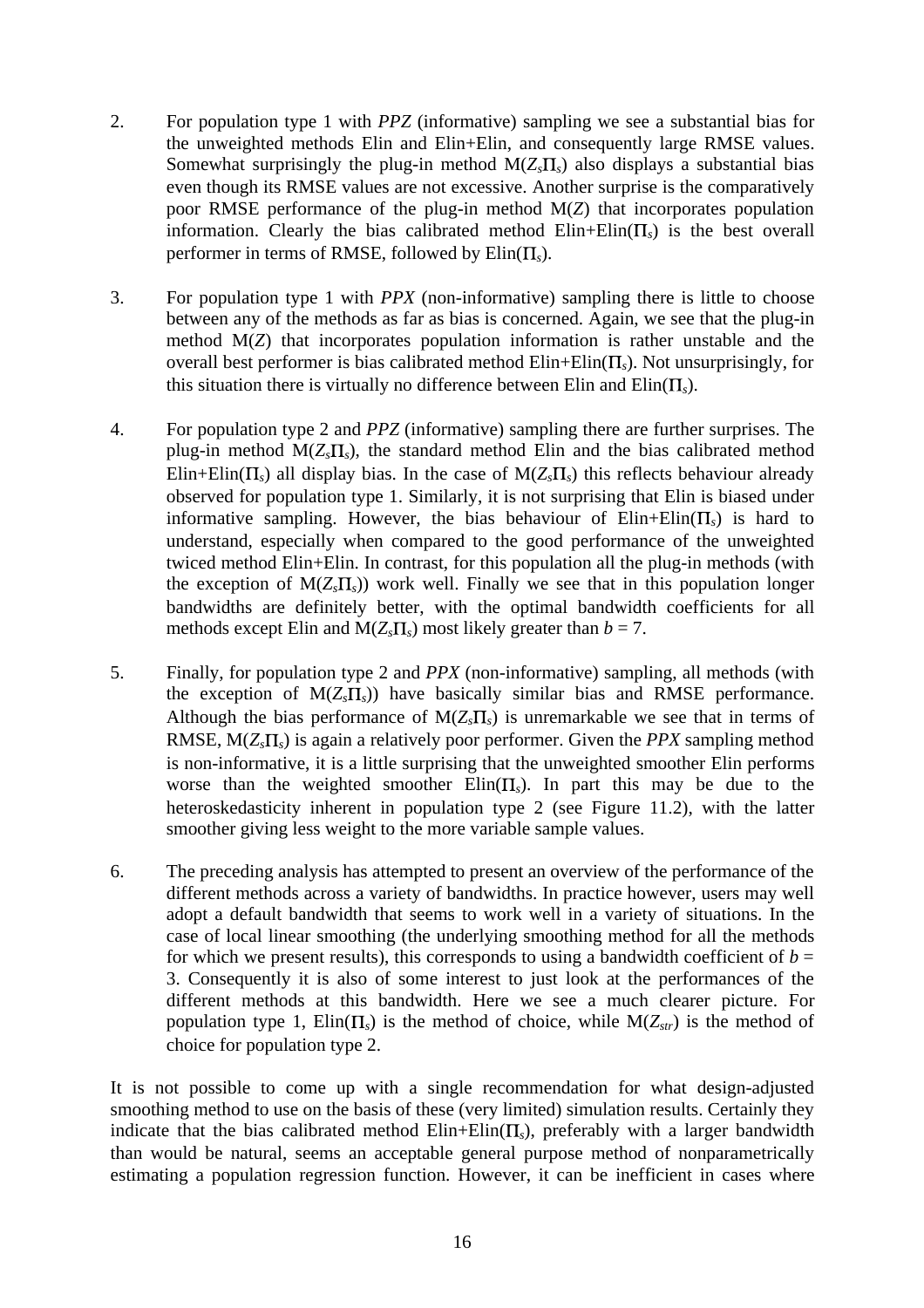plug-in estimators like  $M(Z_{strs} \Pi_{strs})$  and  $M(Z_{str})$  can take advantage of nonlinearities in population structure caused by stratum shifts in the relationship between *Y* and *X*. In contrast, the plug-in method  $M(Z_s\Pi_s)$  that combines sample information on both  $\Pi$  and  $Z$  seems too unstable to be be seriously considered, while both the basic plug-in method  $M(\Pi_s)$  and the more complex population *Z*-based M(*Z*) are rather patchy in their performance – both are reasonable with population type 2, but are rather unstable with population type 1. In the latter case this seems to indicate that it is not always beneficial to include auxiliary information into estimation of population regression functions, even when the sampling method (like *PPZ*) is ignorable given this auxiliary information.

## **11.6 To Weight or Not To Weight? (with apologies to Smith, 1988)**

The results obtained in the previous section indicate that some form of design adjustment is advisable when the sampling method is informative. However, adopting a blanket rule to always use a design-adjusted method may lead to loss of efficiency when the sampling method is actually non-informative. On the other hand it is not always the case that inappropriate design adjustment leads to efficiency loss, compare Elin and  $\text{Elin}(\Pi_s)$  in Table 11.5.

Is there a way of deciding whether one should use design-adjusted (e.g. weighting) methods? Equivalently, can one, on the basis of the sample data, check whether the sample is likely to have been drawn via an informative sampling method?

A definitive answer to this question is unavailable at present. However, we describe two easily implementable procedures that can provide some guidance.

To start, we observe that if a sampling method is noninformative, that is if  $f_U(y|x) = f_s(y|x)$ , then design adjustment is unnecessary and we can estimate  $g_U(x)$  by simply carrying out a standard smooth of the sample data. As was demonstrated in Pfeffermann, Krieger and Rinott (1998) and Pfeffermann and Sverchkov (1999), non-informativeness is equivalent to conditional independence of the sample inclusion indicator *I* and *Y* given *X* in the population, which in turn is equivalent to the identity

$$
E_s(\Pi^{-1} | X = x, Y = y) = E_U(\Pi | X = x, Y = y) = E_U(\Pi | X = x) = E_s(\Pi^{-1} | X = x).
$$

This identity holds if the sample values of  $\Pi$  and  $Y$  are independent given  $X$ . Hence, one way of checking whether a sample design is noninformative is to test this conditional independence hypothesis using the sample data. If the sample size is very large, this can be accomplished by partitioning the sample distributions of  $\Pi$ ,  $Y$  and  $X$ , and performing chisquare tests of independence based on the categorised values of  $\Pi$  and  $Y$  within each category of *X*. Unfortunately this approach depends on the overall sample size and the degree of categorisation, and it did not perform well when we applied it to the sample data obtained in our simulation study.

Another approach, and one that reflects practice in this area, is to only use a design-adjusted method if it leads to significantly different results compared with a corresponding standard (e.g. unweighted) method. Thus, if we let  $\hat{g}_s(x)$  denote the standard estimate of  $g_U(x)$ , with  $\hat{g}_U(x)$  denoting the corresponding design-adjusted estimate, we can compute a jackknife estimate  $v_J(x)$  of var( $\hat{g}_s(x) - \hat{g}_U(x)$ ) and hence calculate the standardised difference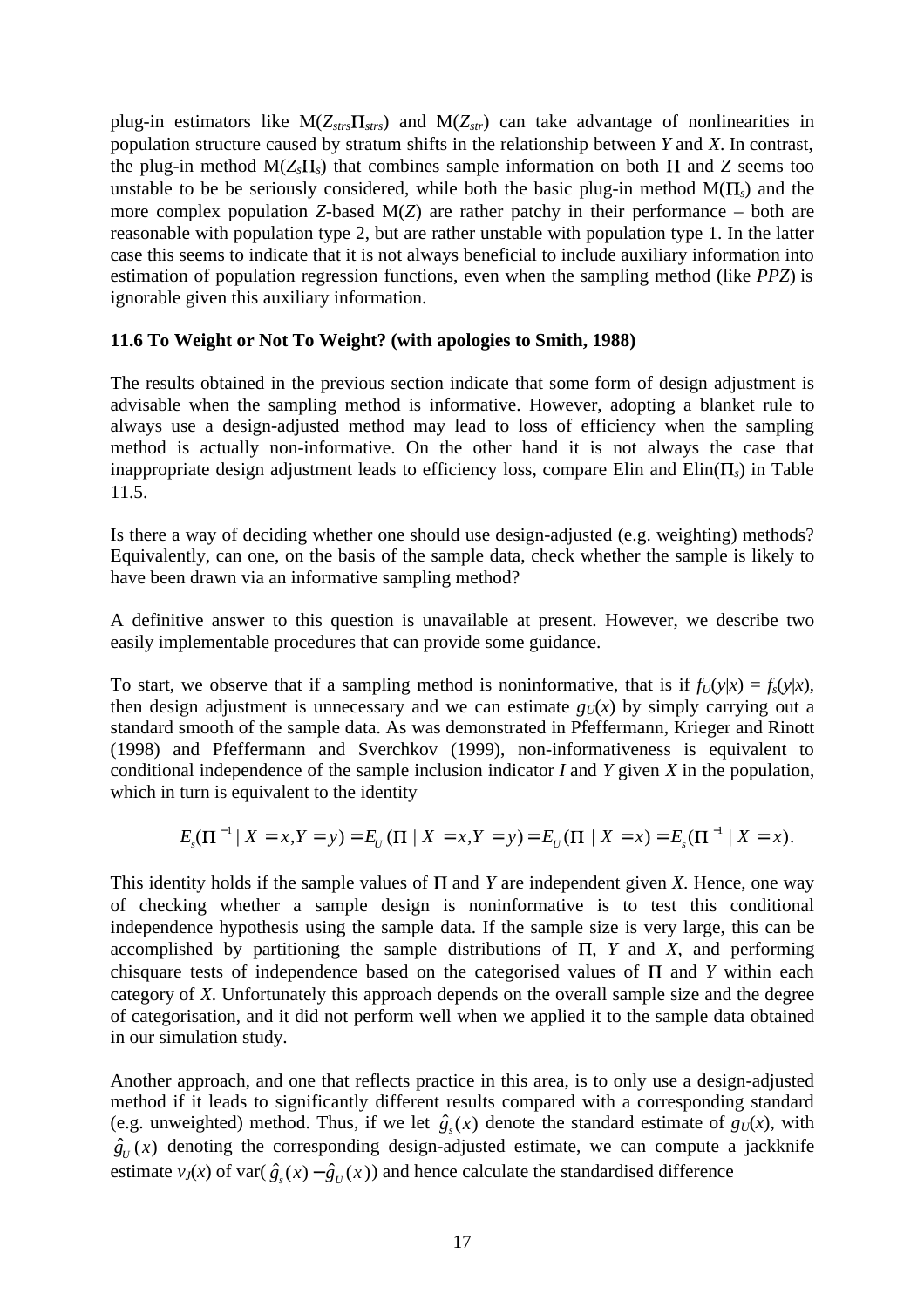$$
W(x) = [\hat{g}_s(x) - \hat{g}_U(x)] / \sqrt{v_J(x)}.
$$
\n(11.30)

We would then only use  $\hat{g}_U(x)$  if  $W(x) > 2$ . A multivariate version of this test, based on a Wald statistic version of (11.30), is easily defined. In this case we would be testing for a significant difference between these two estimates at *k* different *x*-values of interest. This would require calculation of a jackknife estimate of the variance-covariance matrix of the vector of differences between the *g*-values for the standard method and those for the designadjusted method at these *k* different *x*-values. The Wald statistic value could then be compared with, say, the  $95<sup>th</sup>$  percentile of a chi-squared distribution with *k* degrees of freedom. Table 11.6 shows how this approach performed with the sample data obtained in our simulations. We see that it works well at identifying the fact that the *PPX* schemes are noninformative. However, its ability to detect the informativeness of the *PPZ* sampling schemes is not as good, particularly in the case of population type 2. We hypothesise that this poor performance is due to the heteroskedaticity implicit in this population's generation mechanism.

The problem with the Wald statistic approach is that it does not test the hypothesis that is really of interest to us in this situation. This is the hypothesis that  $g_U(x) = g_s(x)$ . In addition, nonrejection of the noninformative sampling "hypothesis" may result purely because the variance of the design-adjusted estimator is large compared to the bias of the standard estimator.

A testing approach which focuses directly on whether  $g_U(x) = g_s(x)$  can be motivated by extending the work of Pfeffermann and Sverchkov (1999). In particular, from (11.21) we see that this equality is equivalent to

$$
E_s[\Pi^{-1}(Y - g_s(x)) \mid X = x] = 0. \tag{11.31}
$$

The twicing approach of section 11.4.5 estimates the left hand side of (11.31), replacing  $g_s(x)$ by the standard sample smooth  $\hat{g}_s(x)$ . Consequently, testing  $g_U(x) = g_s(x)$  is equivalent to testing whether the twicing adjustment is significantly different from zero.

A smooth function can be approximated by a polynomial, so we can always write

$$
E_s(\Pi^{-1}(Y - g_s(x)) | X = x) = a_j x^j.
$$
\n(11.32)

We can test *H*:  $g_U(x) = g_s(x)$  by testing whether the coefficients  $a_i$  of the regression model (11.32) are identically zero. This is equivalent to testing the sequence of sub-hypotheses

*H*<sub>0</sub>: 
$$
cor_s(\Pi^{-1}, (Y - g_s(X))) = 0
$$
  
\n*H*<sub>1</sub>:  $cor_s(\Pi^{-1}(Y - g_s(X)), X) = 0$   
\n*H*<sub>2</sub>:  $cor_s(\Pi^{-1}(Y - g_s(X)), X^2) = 0$   
\n...

In practice  $g_s(x)$  in these sub-hypotheses is replaced by  $\hat{g}_s(x)$ . Assuming normality of all quantities, a suitable test statistic for each of these sub-hypotheses is then the corresponding *t*value generated by the *cor.test* function within S-Plus (Statistical Sciences, 1990). We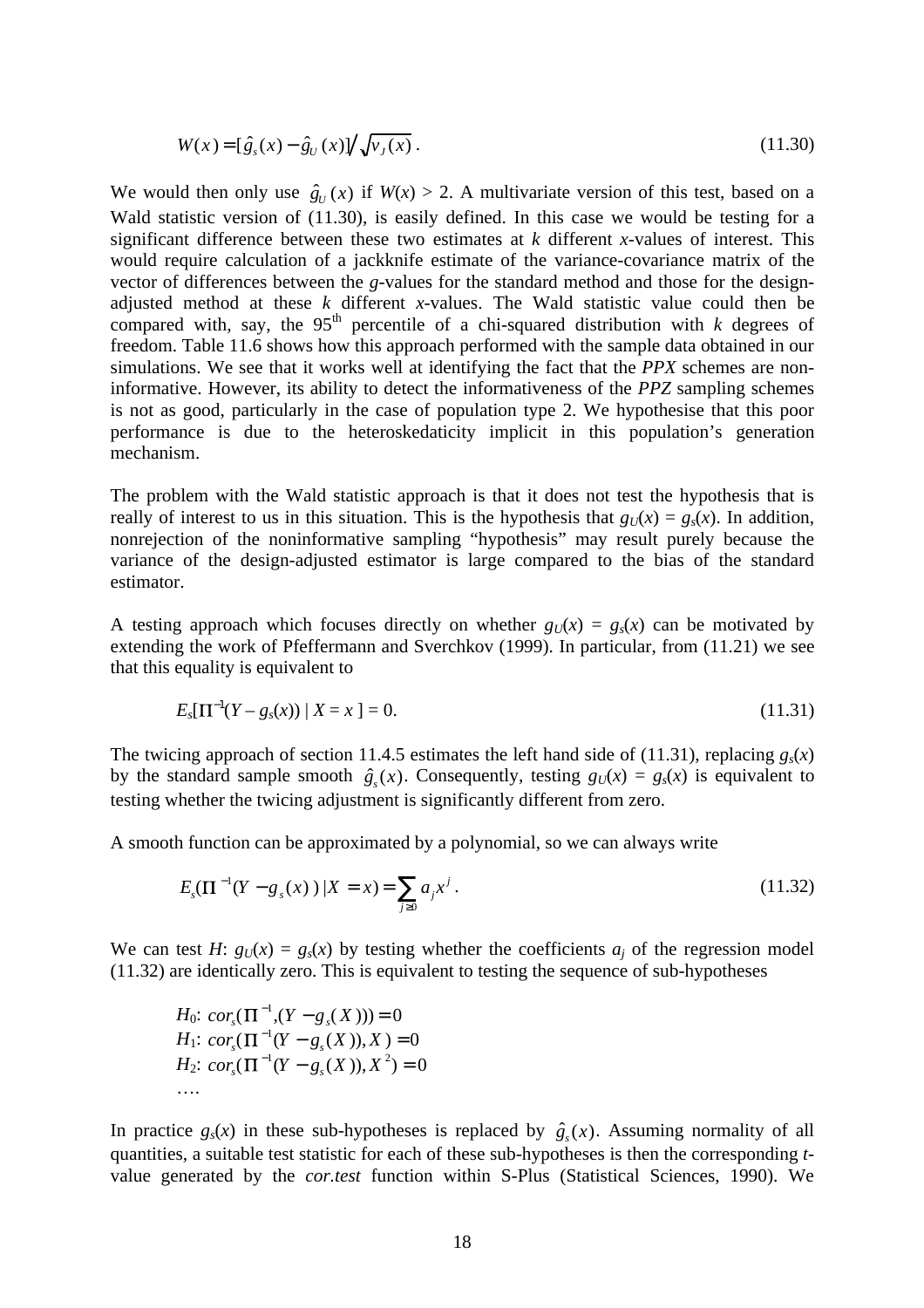therefore propose that the hypothesis *H* be rejected at a "95% level" if any one of the absolute values of these *t*-statistics exceeds 2. Table 11.6 shows the results of applying this procedure to the sample data in our simulations, with the testing restricted to the sub-hypotheses  $H_0$ ,  $H_1$ and *H*2. Clearly the test performs rather well across all sampling methods and population types considered in our simulations. However, even in this case we see that there are still problems with identifying the informativeness of *PPZ* sampling for population type 2.

# Table 11.6 about here

## **11.7 Discussion**

The preceding development has outlined a framework for incorporating information about sample design, sample selection and auxiliary population information into nonparametric regression applied to sample survey data. Our results provide some guidance on choosing between the different estimators that are suggested by this framework.

An important conclusion that can be drawn from our simulations is that it pays to use some form of design-adjusted method when the sample data have been drawn using an informative sampling scheme, and there is little loss of efficiency when the sampling scheme is noninformative. However, we see that there is no single design-adjusted method that stands out. Local linear smoothing incorporating inverse selection probability weights seems to be an approach that provides reasonable efficiency at a wide range of bandwidths. But locally linear plug-in methods that capitalise on "stratum structure" in the data can improve considerably on such a weighting approach. For nonparametric regression, as with any other type of analysis of complex survey data, it helps to find out as much as possible about the population structure the sample is supposed to represent. Unfortunately there appears to be no general advantage from incorporating information on an auxiliary variable into estimation, and in fact there can be a considerable loss of efficiency probably due to the use higher dimensional smoothers with such data.

An important ancillary question we have also considered is identifying situations where in fact the sampling method is informative. Here an examination of the correlations between weighted residuals from a standard (unweighted) nonparametric smooth and powers of the *X* variable is a promising diagnostic tool.

Our results indicate there is need for much more research in this area. The most obvious is development of algorithms for choosing an optimal bandwidth (or bandwidths) to use with the different design-adjusted methods described in this chapter. In this context Breunig (1999, 2001) has investigated optimal bandwidth choice for nonparametric density estimation from stratified and clustered sample survey data, and it should be possible to apply these ideas to the nonparametric regression methods investigated here. The extension to clustered sample data is an obvious next step.

## **References**

Breckling, J. U., Chambers, R. L., Dorfman, A. H., Tam, S. M. & Welsh, A. H. (1994). Maximum likelihood inference from survey data. *International Statistical Review* **62**, 349 - 363.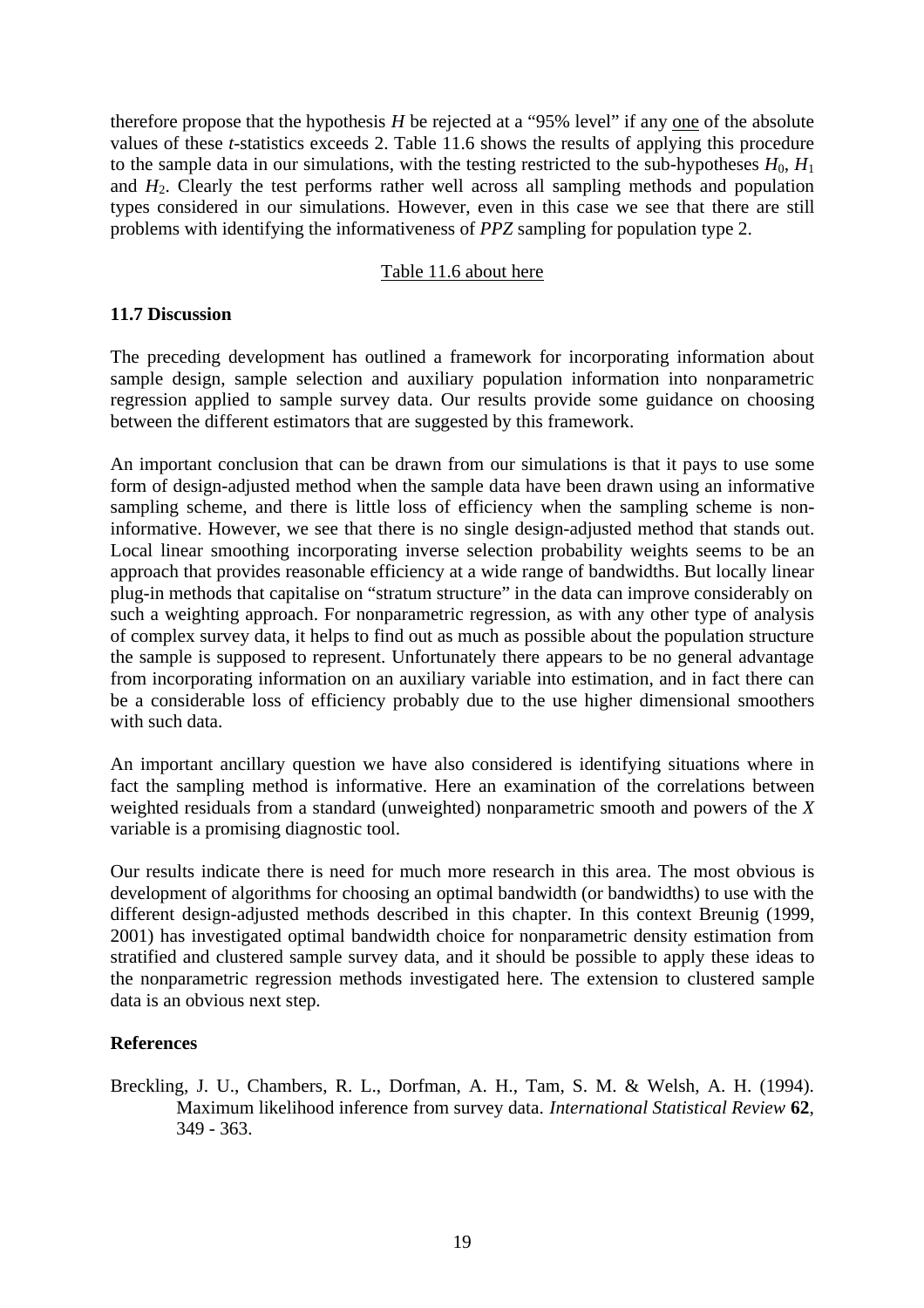- Breunig, R.V. (1999). Nonparametric density estimation for stratified samples. *Working Paper*, Department of Statistics and Econometrics, The Australian National University.
- Breunig, R.V. (2001). Density estimation for clustered data. *Econometric Reviews*, 20, 353- 367.
- Chambers, R. L., Dorfman, A. H. and Wehrly, T. E. (1993). Bias robust estimation in finite populations using nonparametric calibration. *Journal of the American Statistical Association* **88**, 268 - 277.
- Chesher, A. (1997). Diet revealed?: semiparametric estimation of nutrient intake-age relationships (with discussion). *Journal of the Royal Statistical Society A* **160**, 389 - 428.
- Fan, J. (1992). Design-adaptive nonparametric regression. *Journal of the American Statistical Association* **87**, 998 - 1004.
- Härdle, W. (1990). Applied Nonparametric Regression Analysis. Cambridge: Cambridge University Press.
- Jones, M. C. (1991). Kernel density estimation for length biased data. *Biometrika* **78**, 511 519.
- Pfeffermann, D. (1993). The role of sampling weights when modelling survey data. *International Statistical Review* **61**, 317 - 337.
- Pfeffermann, D., Krieger, A. M. and Rinott, Y. (1998). Parametric distributions of complex survey data under informative probability sampling. *Statistica Sinica* **8**, 1087 - 1114.
- Pfeffermann, D. and Sverchkov, M. Yu. (1999). Parametric and semi-parametric estimation of regression models fitted to survey data. *Sankhya B* **61**, 166 - 186.
- Rao, J. N. K., Hartley, H. O. and Cochran, W. G. (1962). On a simple procedure of unequal probability sampling without replacement. *Journal of the Royal Statistical Society B*, **24**, 482-491.
- Silverman, B. W. (1986). Density Estimation for Statistics and Data Analysis. London: Chapman and Hall.
- Skinner, C. J., Holt, D., Smith, T. M. F. (eds) (1989). Analysis of Complex Surveys. Chichester: John Wiley.
- Skinner, C. J. (1994). Sample models and weights. *Proceedings of the Section on Survey Research Methods*, American Statistical Association, 133 - 142.
- Smith, T. M. F. (1988). To weight or not to weight, that is the question. Pages 437 451 in Bayesian Statistics 3 (eds J. M. Bernardo, M. H. DeGroot, D. V. Lindley and A. F. M. Smith). Oxford: Oxford University Press.
- Statistical Sciences (1990). S-PLUS Reference Manual, Seattle: Statistical Sciences.

Tukey, J. W. (1977). Exploratory Data Analysis, Reading: Addison-Wesley.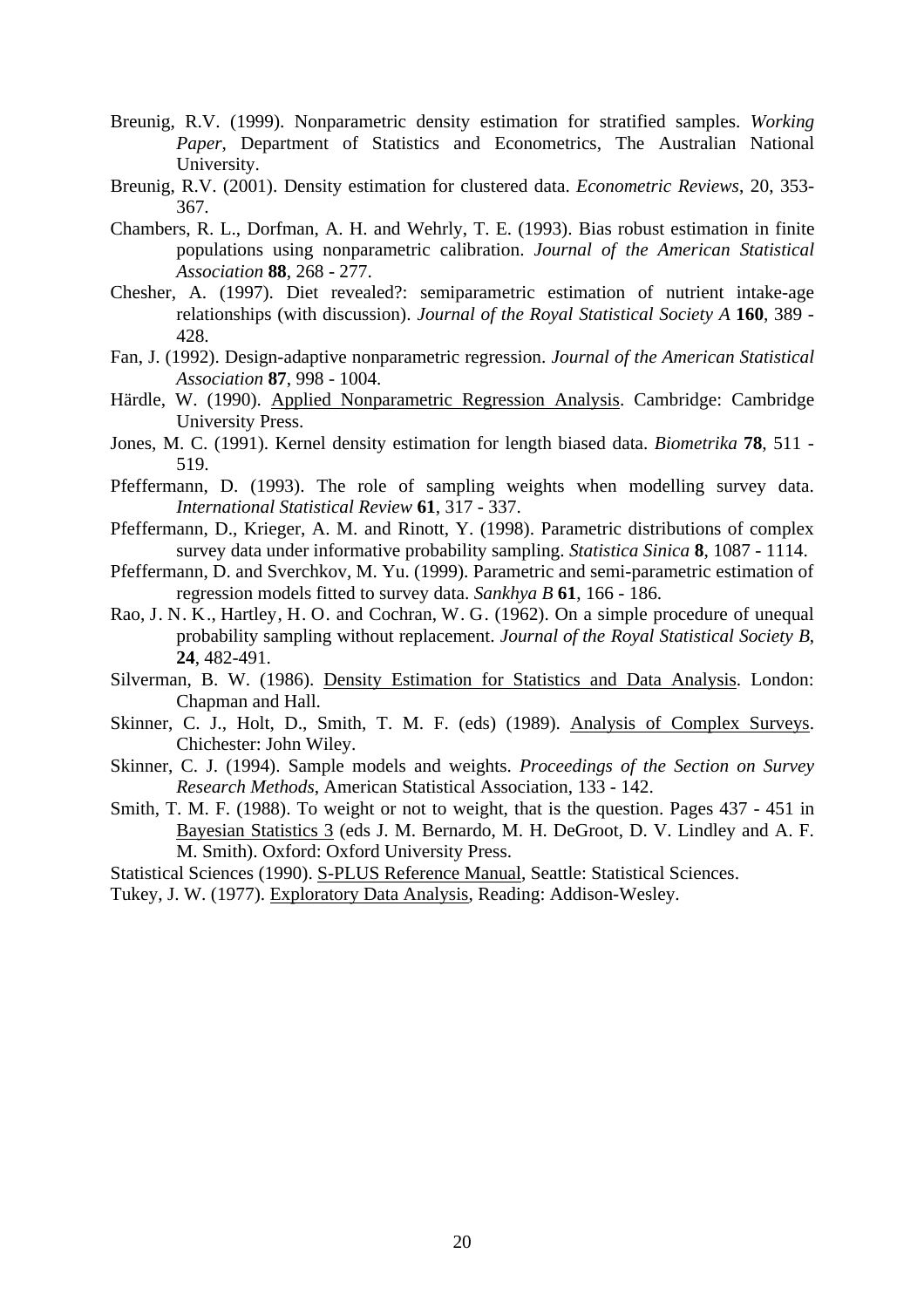| Name                                  | <b>Estimator</b> type          | Definition  |
|---------------------------------------|--------------------------------|-------------|
| $M(\Pi_s)$                            | Scenario A plug-in             | (11.11)     |
| $M(Z_s\Pi_s)$                         | Scenario B plug-in             | (11.12)     |
| $M(Z_{\text{strs}}\Pi_{\text{strs}})$ | Stratified scenario B plug-in  | (11.14)     |
| M(Z)                                  | Scenario D plug-in             | (11.18)     |
| $M(Z_{str})$                          | Stratified scenario D plug-in  | (11.19)     |
| $\text{Elim}(\Pi_s)$                  | Weighted local linear smooth   | (11.24)     |
| $Elim+Elim(\Pi_s)$                    | Unweighted+weighted smooth     | $(11.27**)$ |
| Elin                                  | Unweighted local linear smooth | $(11.24*)$  |
| $Elin+Elin$                           | Unweighted+unweighted          | $(11.27**)$ |
|                                       | smooth                         |             |

**Table 11.1** Nonparametric smoothing methods evaluated in the simulation study

\* Based on (11.25) with  $\pi_t = 1$ .

\*\* These are bias calibrated or "twiced" methods, representing two variations on the form defined by (11.27). In each case the first component of the method's name is the name of the initial (potentially biased) smooth and the second component (after "+") is the name of the second smooth that is applied to the residuals from the first. Note that the "twiced" standard smooth Elin+Elin was only investigated in the case of *PPZ* (i.e. informative) sampling.

| <b>METHOD</b>      | <b>BANDWIDTH COEFFICIENT</b> |              |                |         |                                 |      |      |      |  |
|--------------------|------------------------------|--------------|----------------|---------|---------------------------------|------|------|------|--|
|                    | .5                           | $\mathbf{1}$ | $\overline{2}$ | 3       | 4                               | 5    | 6    | 7    |  |
|                    | <b>AVERAGE MEAN ERROR</b>    |              |                |         |                                 |      |      |      |  |
| $M(\Pi_s)$         | 0.20                         | $-0.09$      | $-0.31$        | $-0.35$ | $-0.17$                         | 0.09 | 0.29 | 0.39 |  |
| $M(Z_s\Pi_s)$      | 1.51                         | 1.79         | 2.09           | 2.23    | 2.33                            | 2.39 | 2.43 | 2.44 |  |
| M(Z)               | 0.22                         | 0.02         | $-0.36$        | $-0.38$ | $-0.18$                         | 0.08 | 0.26 | 0.35 |  |
| $Elin(\Pi_s)$      | 0.28                         | 0.24         | 0.40           | 0.64    | 0.84                            | 0.93 | 0.95 | 0.91 |  |
| $Elim+Elim(\Pi_s)$ | 0.27                         | 0.17         | 0.13           | 0.17    | 0.25                            | 0.36 | 0.45 | 0.52 |  |
| Elin               | 1.85                         | 1.91         | 2.13           | 2.38    | 2.56                            | 2.64 | 2.64 | 2.59 |  |
| Elin+Elin          | 1.82                         | 1.83         | 1.86           | 1.91    | 1.99                            | 2.09 | 2.18 | 2.24 |  |
|                    |                              |              |                |         | AVERAGE ROOT MEAN SQUARED ERROR |      |      |      |  |
| $M(\Pi_s)$         | 3.80                         | 2.48         | 2.21           | 3.54    | 4.81                            | 5.66 | 6.13 | 6.36 |  |
| $M(Z_s\Pi_s)$      | 14.08                        | 5.03         | 2.93           | 2.65    | 2.65                            | 2.71 | 2.77 | 2.83 |  |
| M(Z)               | 3.36                         | 2.28         | 2.16           | 3.54    | 4.79                            | 5.60 | 6.03 | 6.24 |  |
| $Elim(\Pi_s)$      | 2.50                         | 1.94         | 1.48           | 1.40    | 1.43                            | 1.48 | 1.54 | 1.61 |  |
| $Elim+Elim(\Pi_s)$ | 2.95                         | 2.27         | 1.67           | 1.44    | 1.33                            | 1.26 | 1.25 | 1.29 |  |
| Elin               | 2.93                         | 2.57         | 2.45           | 2.60    | 2.74                            | 2.84 | 2.88 | 2.90 |  |
| $Elin+Elin$        | 3.30                         | 2.77         | 2.36           | 2.26    | 2.67                            | 2.32 | 2.40 | 2.48 |  |

**Table 11.2** Simulation results for Population type 1 (11.28) under *PPZ* sampling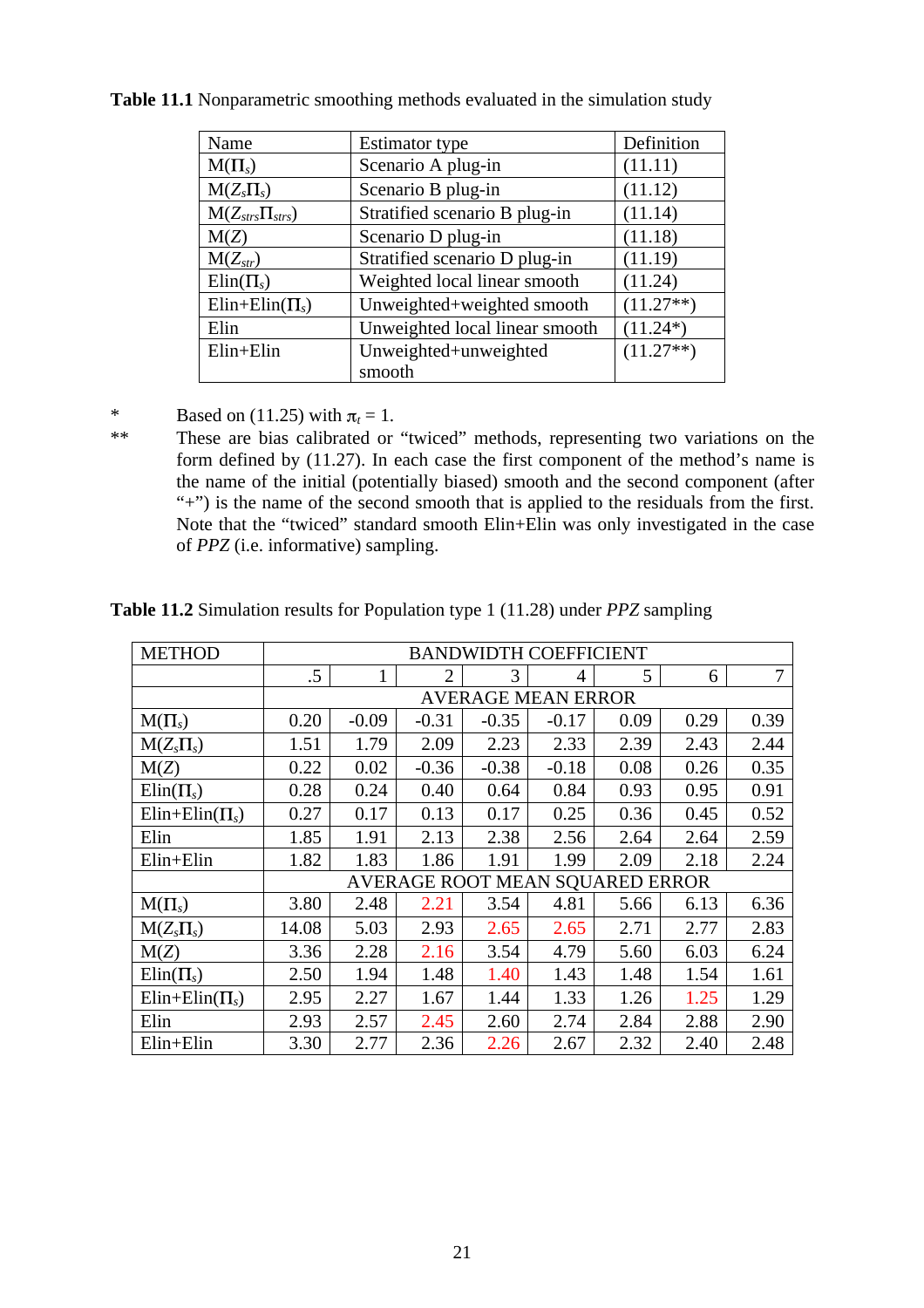| <b>METHOD</b>        | BANDWIDTH COEFFICIENT     |                                 |                |         |                |         |      |                          |  |  |
|----------------------|---------------------------|---------------------------------|----------------|---------|----------------|---------|------|--------------------------|--|--|
|                      | .5                        | $\mathbf{1}$                    | $\overline{2}$ | 3       | $\overline{4}$ | 5       | 6    | $\overline{\mathcal{L}}$ |  |  |
|                      | <b>AVERAGE MEAN ERROR</b> |                                 |                |         |                |         |      |                          |  |  |
| $M(\Pi_s)$           | 0.01                      | 0.04                            | 0.05           | $-2.25$ | 0.05           | 0.10    | 0.18 | 0.25                     |  |  |
| $M(Z_s\Pi_s)$        | $-0.17$                   | 0.29                            | 0.31           | 0.44    | 0.53           | 0.57    | 0.58 | 0.56                     |  |  |
| M(Z)                 | $-1.13$                   | $-1.19$                         | $-1.24$        | $-0.95$ | $-0.52$        | $-0.12$ | 0.14 | 0.26                     |  |  |
| $\text{Elin}(\Pi_s)$ | 0.09                      | 0.14                            | 0.36           | 0.62    | 0.82           | 0.92    | 0.93 | 0.89                     |  |  |
| $Elim+Elim(\Pi_s)$   | 0.05                      | 0.06                            | 0.11           | 0.18    | 0.26           | 0.35    | 0.43 | 0.50                     |  |  |
| Elin                 | 0.09                      | 0.14                            | 0.35           | 0.58    | 0.73           | 0.78    | 0.75 | 0.68                     |  |  |
|                      |                           | AVERAGE ROOT MEAN SQUARED ERROR |                |         |                |         |      |                          |  |  |
| $M(\Pi_s)$           | 3.79                      | 2.93                            | 1.92           | 4.34    | 1.41           | 1.37    | 1.44 | 1.55                     |  |  |
| $M(Z_s\Pi_s)$        | 12.71                     | 5.47                            | 2.26           | 1.69    | 1.60           | 1.61    | 1.66 | 1.74                     |  |  |
| M(Z)                 | 4.05                      | 2.49                            | 2.59           | 3.81    | 4.98           | 5.77    | 6.21 | 6.42                     |  |  |
| $Elin(\Pi_s)$        | 2.46                      | 1.92                            | 1.47           | 1.38    | 1.42           | 1.49    | 1.57 | 1.64                     |  |  |
| $Elim+Elim(\Pi_s)$   | 2.96                      | 2.29                            | 1.70           | 1.45    | 1.33           | 1.27    | 1.27 | 1.32                     |  |  |
| Elin                 | 2.46                      | 1.93                            | 1.48           | 1.37    | 1.39           | 1.45    | 1.53 | 1.63                     |  |  |

**Table 11.3** Simulation results for population type 1 (11.28) under *PPX* sampling

**Table 11.4** Simulation results for population type 2 (11.29) under *PPZ* sampling

| <b>METHOD</b>                         | <b>BANDWIDTH COEFFICIENT</b> |         |         |         |                                 |         |         |         |  |
|---------------------------------------|------------------------------|---------|---------|---------|---------------------------------|---------|---------|---------|--|
|                                       | $.5\,$                       | 1       | 2       | 3       | $\overline{4}$                  | 5       | 6       | 7       |  |
|                                       | <b>AVERAGE MEAN ERROR</b>    |         |         |         |                                 |         |         |         |  |
| $M(\Pi_s)$                            | 1.25                         | 1.01    | 1.05    | 1.17    | 1.35                            | 1.45    | 1.48    | 1.52    |  |
| $M(Z_s\Pi_s)$                         | 7.90                         | 9.49    | 8.97    | 9.05    | 9.40                            | 9.74    | 10.11   | 10.46   |  |
| $M(Z_{\text{strs}}\Pi_{\text{strs}})$ | 1.72                         | 1.11    | 1.10    | 1.28    | 1.38                            | 1.42    | 1.39    | 1.36    |  |
| M(Z)                                  | 1.12                         | 0.95    | 0.99    | 1.11    | 1.29                            | 1.39    | 1.42    | 1.45    |  |
| $M(Z_{str})$                          | 1.67                         | 1.06    | 1.06    | 1.25    | 1.35                            | 1.39    | 1.37    | 1.33    |  |
| $\text{Elin}(\Pi_s)$                  | 1.52                         | 1.29    | 1.44    | 1.58    | 1.70                            | 1.80    | 1.86    | 1.93    |  |
| $Elin+Elin(\Pi_s)$                    | $-5.28$                      | $-5.57$ | $-5.58$ | $-5.99$ | $-1.07$                         | $-6.02$ | $-5.93$ | $-5.81$ |  |
| Elin                                  | 8.06                         | 8.28    | 8.90    | 9.41    | 9.75                            | 9.99    | 10.15   | 10.30   |  |
| Elin+Elin                             | 0.20                         | 0.21    | 0.30    | 0.41    | 0.43                            | 0.51    | 0.64    | 0.78    |  |
|                                       |                              |         |         |         | AVERAGE ROOT MEAN SQUARED ERROR |         |         |         |  |
| $M(\Pi_s)$                            | 28.19                        | 17.11   | 10.40   | 8.98    | 8.18                            | 7.68    | 7.44    | 7.38    |  |
| $M(Z_s\Pi_s)$                         | 75.21                        | 41.54   | 23.44   | 16.65   | 15.03                           | 14.92   | 15.21   | 15.79   |  |
| $M(Z_{\text{strs}}\Pi_{\text{strs}})$ | 15.78                        | 12.20   | 9.66    | 8.61    | 8.15                            | 7.90    | 7.73    | 7.67    |  |
| M(Z)                                  | 28.47                        | 17.51   | 10.34   | 8.90    | 8.07                            | 7.55    | 7.27    | 7.20    |  |
| $M(Z_{str})$                          | 15.75                        | 12.12   | 9.56    | 8.54    | 8.07                            | 7.79    | 7.61    | 7.52    |  |
| $\text{Elin}(\Pi_s)$                  | 15.41                        | 12.77   | 10.58   | 9.49    | 8.87                            | 8.54    | 8.39    | 8.41    |  |
| $Elin+Elin(\Pi_s)$                    | 17.60                        | 14.86   | 12.38   | 11.43   | 10.82                           | 10.40   | 10.13   | 9.90    |  |
| Elin                                  | 17.15                        | 15.48   | 14.50   | 14.36   | 14.46                           | 14.72   | 15.05   | 15.47   |  |
| $Elin + Elin$                         | 16.05                        | 12.94   | 9.91    | 8.72    | 8.00                            | 7.58    | 7.33    | 7.21    |  |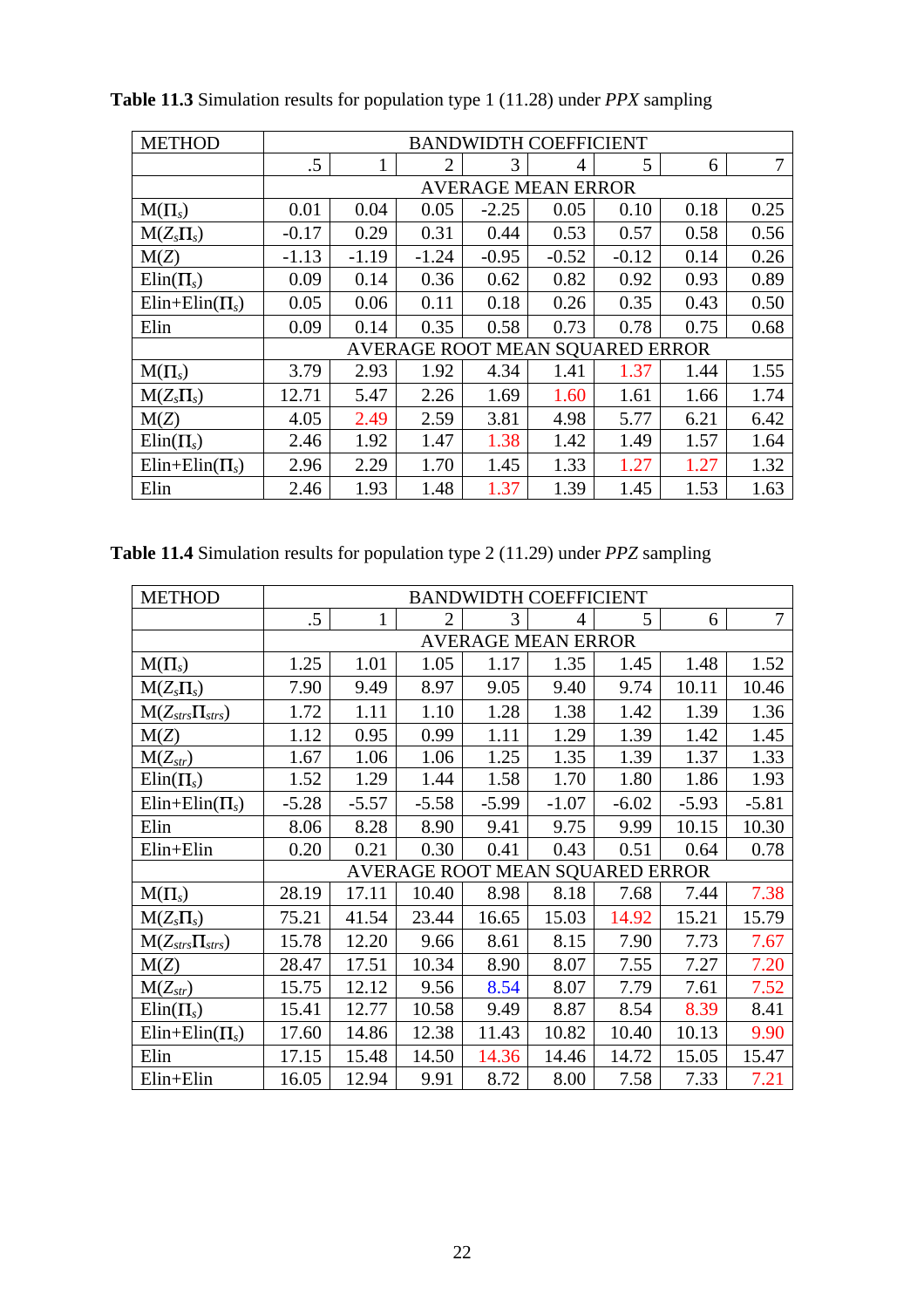| <b>METHOD</b>                         | <b>BANDWIDTH COEFFICIENT</b> |         |                |         |                                 |         |         |         |  |
|---------------------------------------|------------------------------|---------|----------------|---------|---------------------------------|---------|---------|---------|--|
|                                       | $.5\,$                       | 1       | $\overline{2}$ | 3       | 4                               | 5       | 6       | 7       |  |
|                                       | <b>AVERAGE MEAN ERROR</b>    |         |                |         |                                 |         |         |         |  |
| $M(\Pi_s)$                            | 0.09                         | 0.07    | 0.03           | $-0.09$ | $-0.11$                         | $-0.09$ | $-0.13$ | $-0.19$ |  |
| $M(Z_s\Pi_s)$                         | 16.62                        | 0.58    | 0.50           | 0.51    | 0.51                            | 0.59    | 0.59    | 0.54    |  |
| $M(Z_{\text{strs}}\Pi_{\text{strs}})$ | 0.36                         | 0.47    | 0.72           | 0.80    | 0.82                            | 0.75    | 0.60    | 0.34    |  |
| M(Z)                                  | $-0.09$                      | 0.46    | 0.66           | 0.71    | 0.77                            | 0.70    | 0.50    | 0.28    |  |
| $M(Z_{str})$                          | 0.31                         | 0.42    | 0.66           | 0.74    | 0.76                            | 0.71    | 0.56    | 0.29    |  |
| $\text{Elin}(\Pi_s)$                  | 0.27                         | 0.49    | 0.83           | 1.06    | 1.19                            | 1.27    | 1.32    | 1.37    |  |
| $Elim+Elim(\Pi_s)$                    | $-0.43$                      | $-0.37$ | $-0.32$        | $-0.18$ | $-0.02$                         | 0.08    | 0.18    | 0.31    |  |
| Elin                                  | 0.27                         | 0.47    | 0.61           | 0.71    | 0.73                            | 0.65    | 0.48    | 0.30    |  |
|                                       |                              |         |                |         | AVERAGE ROOT MEAN SQUARED ERROR |         |         |         |  |
| $M(\Pi_s)$                            | 20.38                        | 14.44   | 10.03          | 8.26    | 7.37                            | 7.01    | 6.97    | 7.10    |  |
| $M(Z_s\Pi_s)$                         | 217.7                        | 29.72   | 12.04          | 10.13   | 9.43                            | 8.94    | 8.74    | 8.79    |  |
| $M(Z_{\text{strs}}\Pi_{\text{strs}})$ | 12.06                        | 9.67    | 7.89           | 7.18    | 6.92                            | 6.97    | 7.19    | 7.51    |  |
| M(Z)                                  | 15.94                        | 10.23   | 7.88           | 7.01    | 6.62                            | 6.52    | 6.66    | 6.99    |  |
| $M(Z_{str})$                          | 11.92                        | 9.47    | 7.70           | 6.97    | 6.71                            | 6.75    | 6.96    | 7.26    |  |
| $\text{Elin}(\Pi_s)$                  | 12.79                        | 9.90    | 7.82           | 7.08    | 6.69                            | 6.49    | 6.42    | 6.44    |  |
| $Elim+Elim(\Pi_s)$                    | 15.76                        | 12.49   | 9.52           | 8.40    | 7.61                            | 7.08    | 6.75    | 6.58    |  |
| Elin                                  | 12.79                        | 9.94    | 8.03           | 7.42    | 7.16                            | 7.10    | 7.23    | 7.51    |  |

**Table 11.5** Simulation results for population type 2 (11.29) under *PPX* sampling

**Table 11.6** Results for tests of informativeness. Proportion of samples where null hypothesis of non-informativeness is rejected at the (approximate) 5% level of significance.

| <b>Test Method</b>                 | <b>PPX</b> Sampling |            | <b>PPZ</b> Sampling |            |  |
|------------------------------------|---------------------|------------|---------------------|------------|--|
|                                    | (Non-informative)   |            | (Informative)       |            |  |
|                                    | Population          | Population | Population          | Population |  |
|                                    | type 1              | type $2$   | type 1              | type 2     |  |
| Wald Statistic Test <sup>(1)</sup> | 0.015               | 0.050      | 1.000               | 0.525      |  |
| Correlation Test <sup>(2)</sup>    | $0.010\,$           | 0.000      | 0.995               | 0.910      |  |

(1) The Wald Statistic Test was carried out by setting  $\hat{g}_s =$  Elin and  $\hat{g}_U =$  Elin( $\Pi_s$ ), both with bandwidth coefficient  $b = 3$ . The *x*-values where these two estimators were compared were the deciles of the sample distribution of *X*.

(2) The Correlation Test was carried out using  $\hat{g}_s =$  Elin with bandwidth coefficient *b* = 3. A sample was rejected as being "informative" if any <u>one</u> of the sub-hypotheses  $H_0$ ,  $H_1$  and  $H_2$ was rejected at the 5% level.